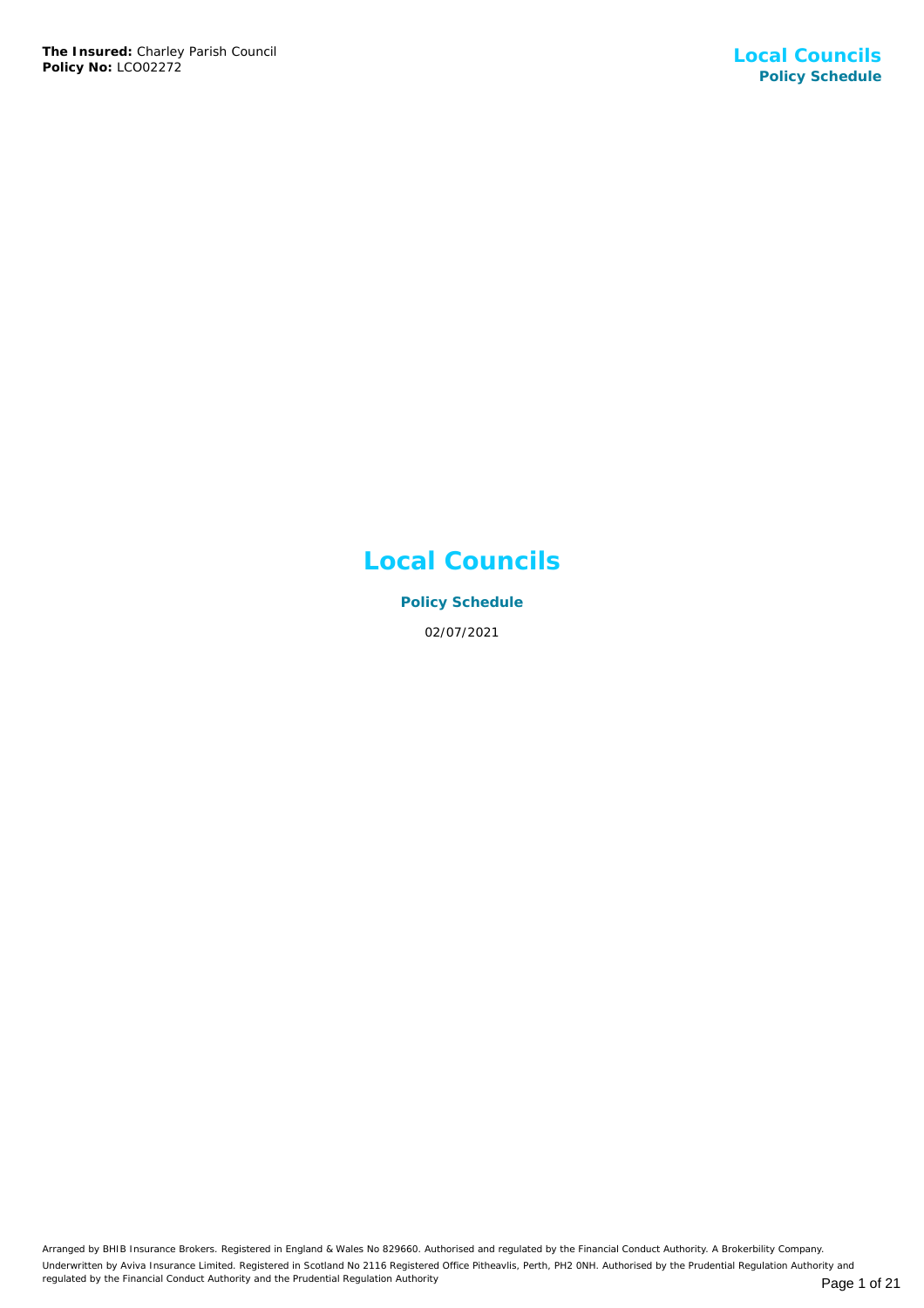## *Important (Material Circumstances)*

*If the information in The Schedule is incorrect or incomplete, or if the insurance does not meet Your requirements, please tell Us as soon as possible. You are reminded of the need to tell Us immediately of any circumstances or changes which We would take into account in Our assessment or acceptance of this insurance as failure to disclose all relevant circumstances may invalidate Your policy, or may result in the policy not operating fully.*

| Your Details                                                   |                                                                                   |
|----------------------------------------------------------------|-----------------------------------------------------------------------------------|
| Name of Council:                                               | Charley Parish Council                                                            |
| Correspondence Address:                                        | Hillside Bungalow<br>Abbey Road<br>Coalville<br>Leicestershire<br><b>LE67 4UA</b> |
| Business:                                                      | Local Council                                                                     |
| Schedule produced on:                                          | 02/07/2021                                                                        |
| The county association of local council you are affiliated to: | Leicestershire                                                                    |
| Population of Council Area:                                    | Up to 500                                                                         |
| Period of Insurance                                            |                                                                                   |
| Effective dates<br>From:                                       | 10 July 2021                                                                      |
| To:                                                            | 09 July 2022                                                                      |
| Renewal date:                                                  | 10 July 2022                                                                      |
| LTA Expiry Date:                                               | 10 July 2024                                                                      |
| Your Insurance Adviser's Details                               |                                                                                   |

BHIB Limited AGM House 3 Barton Close Grove Park Enderby Leicester LE19 1SJ

The Schedule details for each Section are shown in the following pages.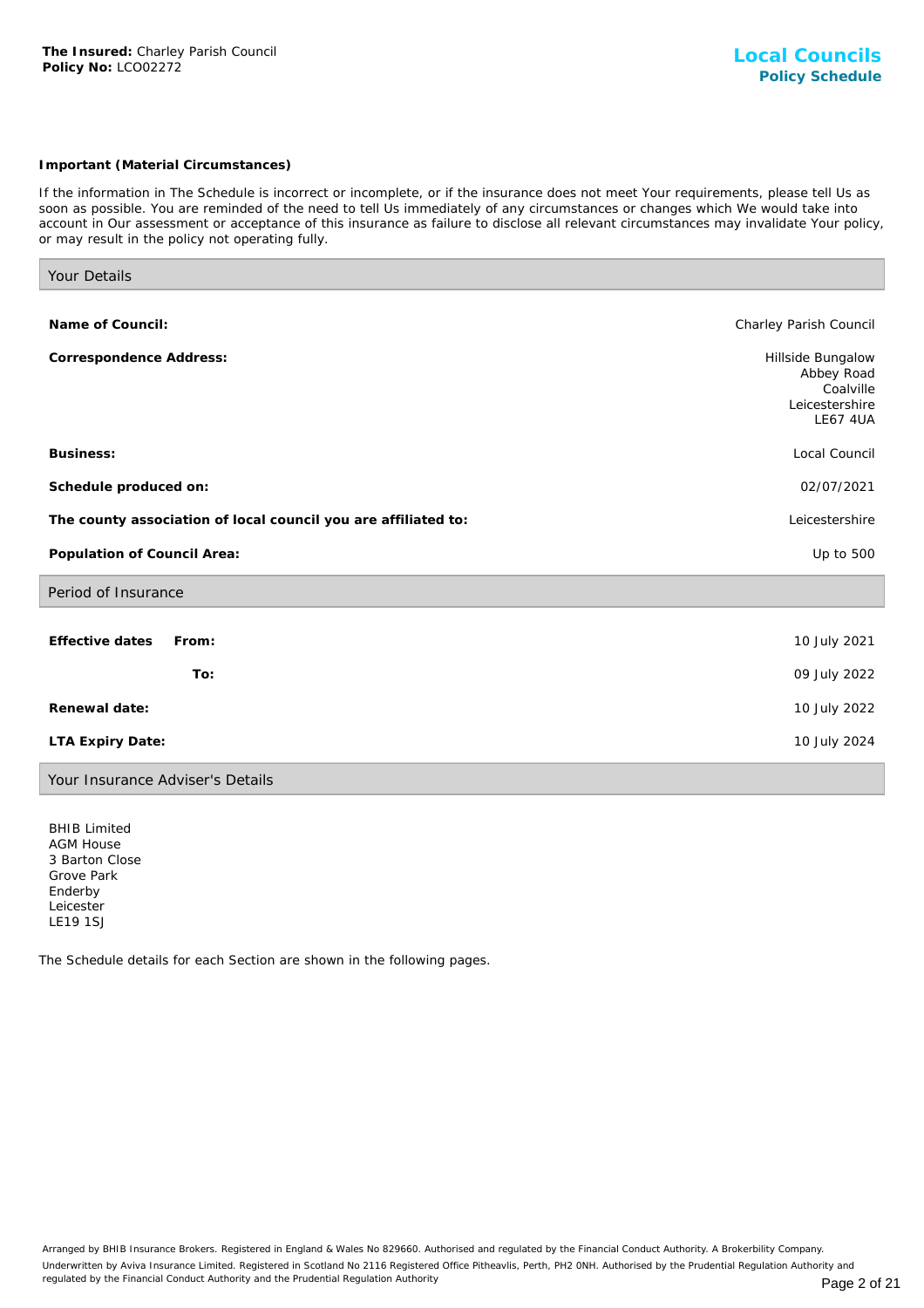## Premium Details

| Annual Premium (excluding Terrorism):   | £297.29 |
|-----------------------------------------|---------|
| <b>Insurance Premium Tax:</b>           | £35.67  |
| Total Amount Due (excluding Terrorism): | £332.96 |
|                                         |         |
| Overall Annual Premium:                 | £297.29 |
| Overall Insurance Premium Tax:          | £35.67  |
| Overall Amount Due:                     | £332.96 |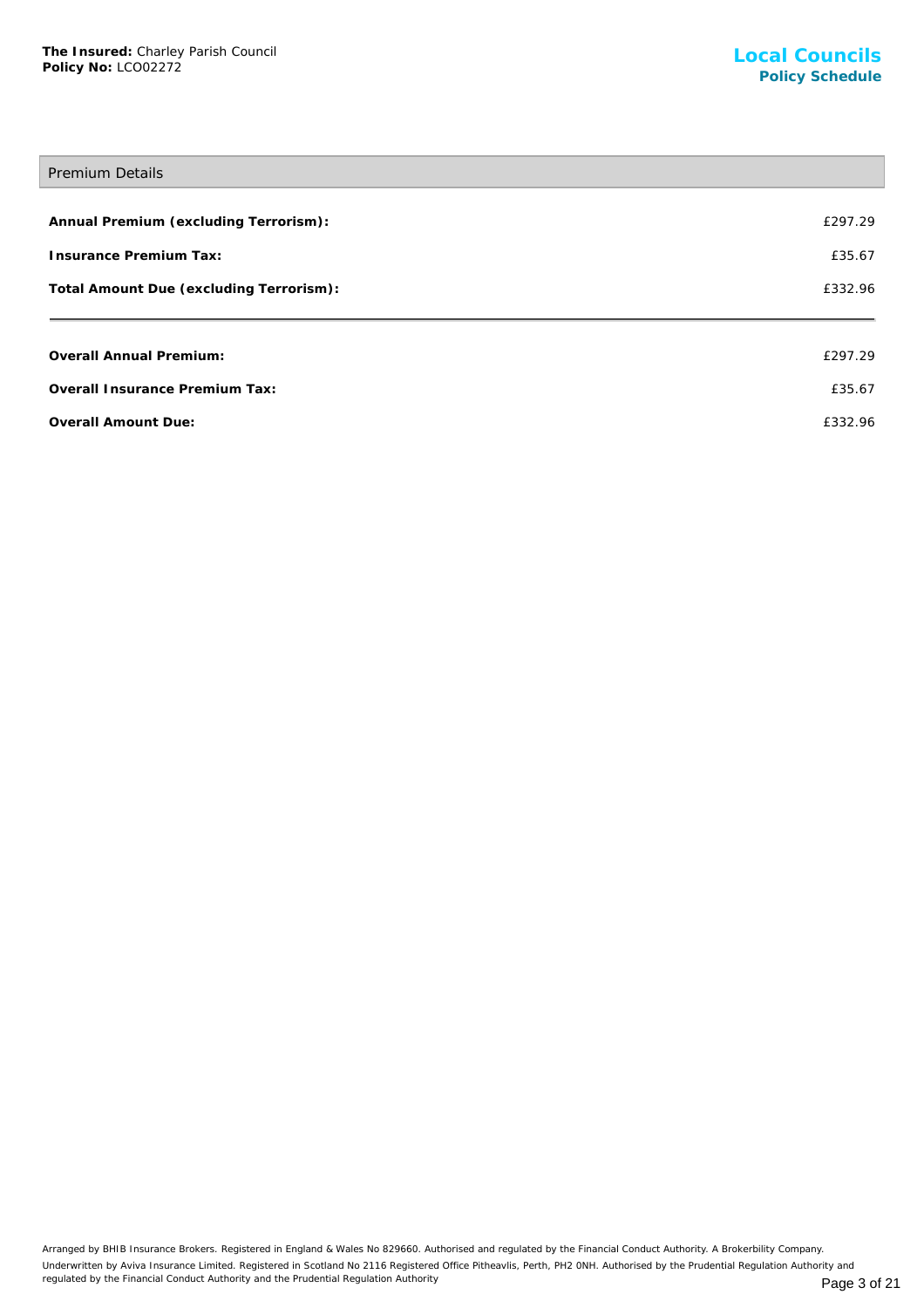| Cover Summary                                           |                 |                    |
|---------------------------------------------------------|-----------------|--------------------|
| Section                                                 | Cover Operative | Limit of Indemnity |
| Property Damage                                         | Covered         | As per Schedule    |
| Money                                                   | Covered         | As per Schedule    |
| <b>Business Interruption</b>                            | Not Covered     | Nil                |
| Employers' Liability                                    | Covered         | £10,000,000        |
| Public and Products Liability                           | Covered         | £10,000,000        |
| <b>Fidelity Guarantee</b>                               | Covered         | £50,000            |
| No Claims Discount and Application of Excess Protection | Not Covered     | Not Applicable     |
| Libel and Slander                                       | Covered         | £250,000           |
| Officials Indemnity                                     | Covered         | £500,000           |
| Personal Accident                                       | Covered         | £100,000           |
| Legal Expenses                                          | Covered         | £250,000           |
| Data Breach Response                                    | Not Covered     | Nil                |

Applicable to all Sections where stated.

**Excess**

From the amount of all claims in respect of one Occurrence, which shall be adjusted in accordance with the terms Exclusions and Conditions of this Policy, the Insurer will deduct the amount of the Excess stated.

Insurance Limits (and Sub-limits) are inclusive of Excesses.

Only one Excess will apply in respect of any one Occurrence. In the event that more than one Excess applies, then only the higher Excess will apply.

#### **Sub Limits**

Sub-limits form part of the Limit of Liability and, unless otherwise stated, do not apply in addition to it.

All Limits of Liability apply any one Occurrence.

Limits are inclusive of the Excess unless otherwise stated.

If more than one Sub-limit applies to the same loss, the Insurer's liability will be limited to the lesser Sub-limit.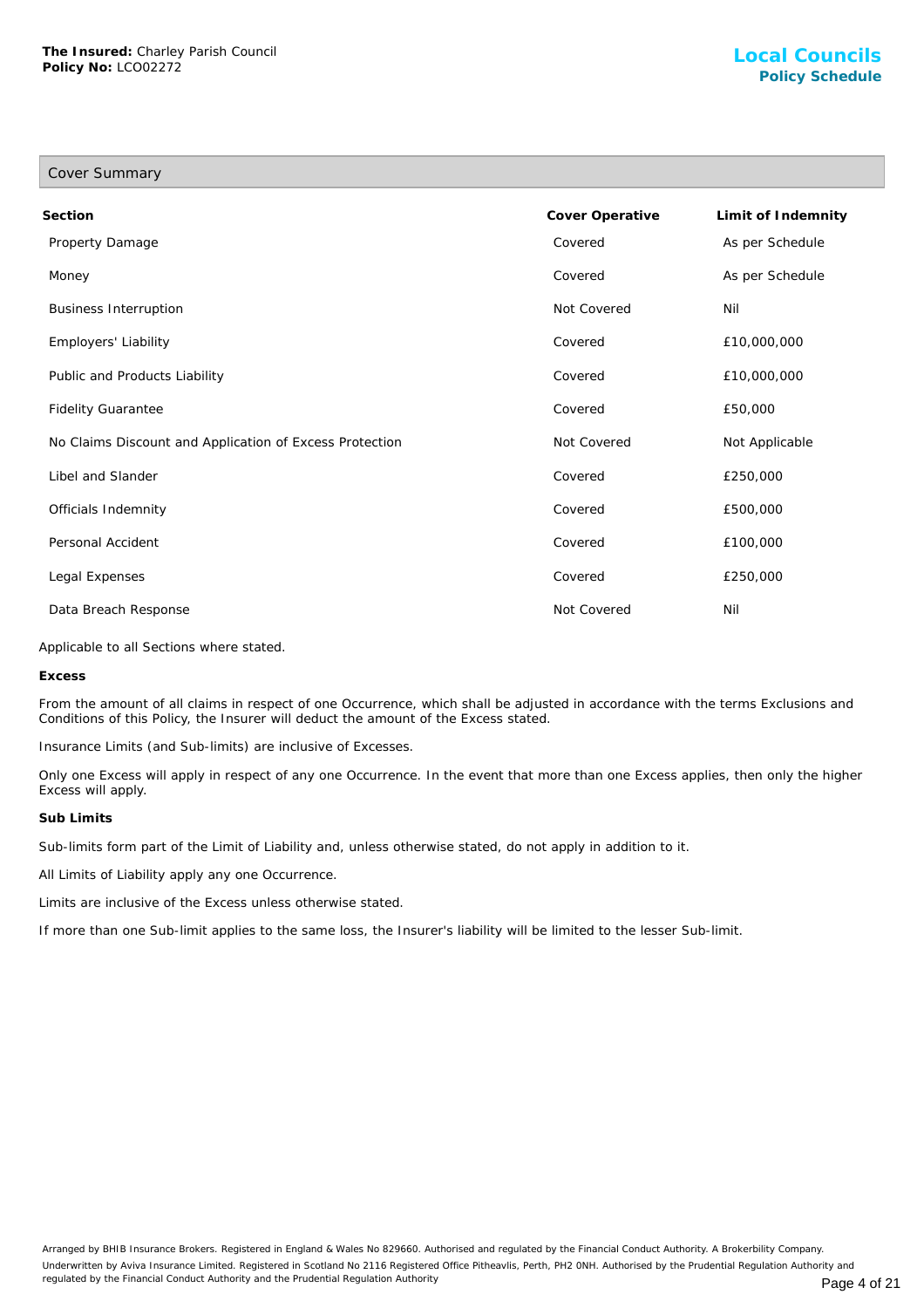## **Part A - Property Damage and Business Interruption**

| Section 1 - Property Damage                   |                       |             |
|-----------------------------------------------|-----------------------|-------------|
| Property Insured                              | <b>Declared Value</b> | Sum Insured |
| <b>Buildings</b>                              | Not Insured           | Not Insured |
| Contents                                      | £7,500                | £9,000      |
| Other Property Insured away from the Premises |                       |             |
| <b>Street Furniture</b>                       | £20,000               | £24,000     |
| Gates and Fences                              | £7,500                | £9,000      |
| Playground Equipment                          | £40,000               | £48,000     |
| <b>CCTV Equipment</b>                         | Not Insured           | Not Insured |
| War Memorials                                 | £20,000               | £24,000     |
| <b>Ground Surfaces</b>                        | Not Insured           | Not Insured |
| Mowers and Machinery                          | £5,000                | £6,000      |
| Sports Equipment                              | £5,000                | £6,000      |
| Regalia                                       | Not Insured           | Not Insured |
| Terrorism                                     | Not Insured           |             |

**Section Excess:** £125

**Excess in respect of all Subsidence claims:** £1,000

**Excess in respect of all Terrorism claims:** Nil

**Territorial Limits:** Great Britain, Northern Ireland, the Channel Islands and the Isle of Man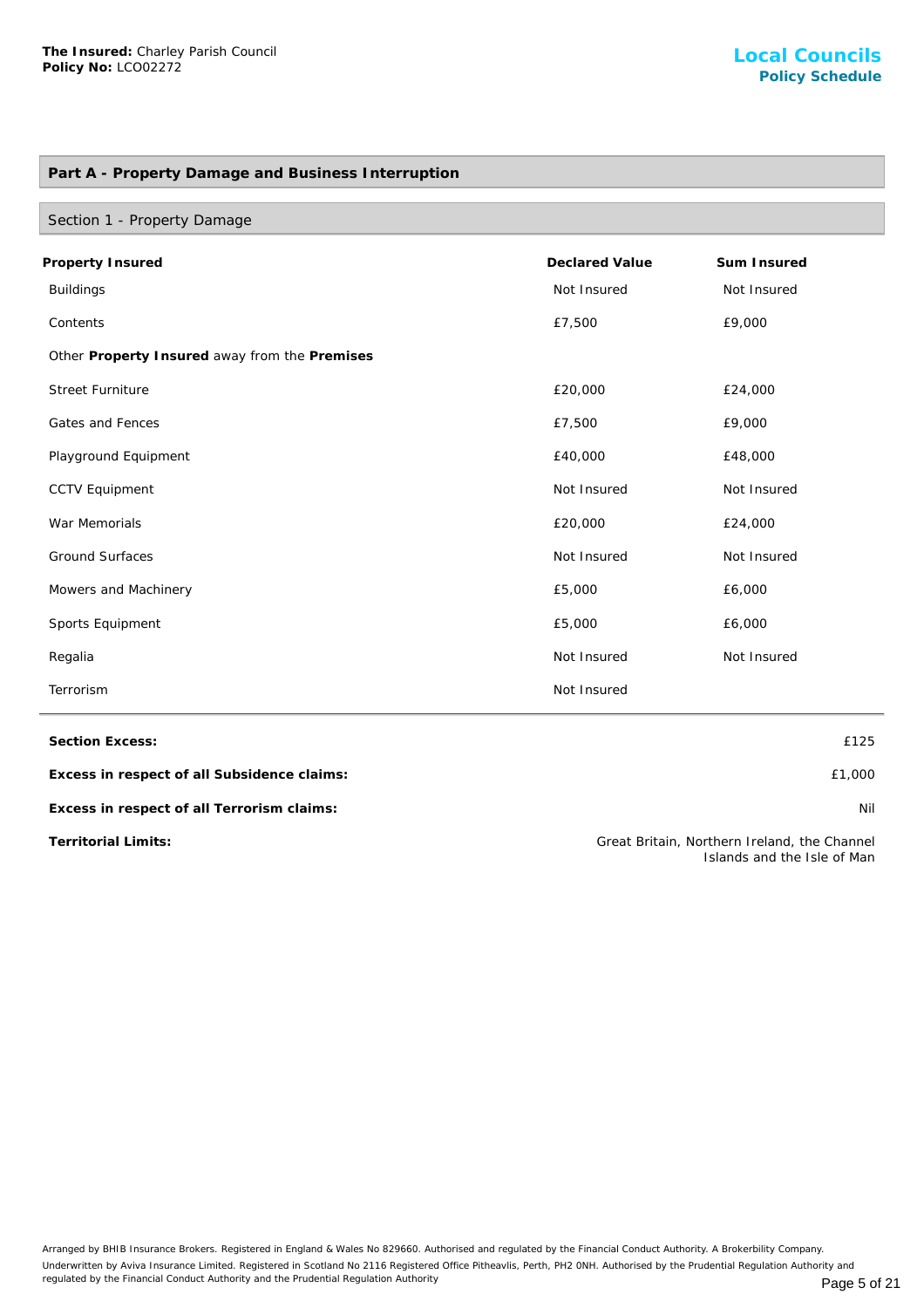## Property Damage Extensions - Sub-Limits

|                                                 | Sub-Limit of Indemnity                                                |
|-------------------------------------------------|-----------------------------------------------------------------------|
| Decontamination and Clean Up Expense            | £25,000                                                               |
| Deterioration of Freezer Stock                  | £1,000                                                                |
| Fire Brigade Charges and Extinguishing Expenses | £25,000                                                               |
| Inadvertent Omission to Insure                  | £250,000                                                              |
| <b>Involuntary Betterment</b>                   | £25,000                                                               |
| Landscaping Costs                               | £25,000                                                               |
| Locks                                           | £5,000                                                                |
| Metered Utility Charges                         | £25,000                                                               |
| Mitigation of Environmental Impact              | 10% of the Building<br>Sum Insured or<br>£50,000 whichever is<br>less |
| Mitigation of Loss                              | £10,000                                                               |
| Motor Vehicles                                  | £10,000                                                               |
| Pair and Set / Consequential Reduction in Value | £10,000                                                               |
| Resilient Repairs - Extra Costs                 | £10,000                                                               |
| Third Party Sites                               | £10,000                                                               |
| Trace and Access                                | £25,000                                                               |
| Unauthorised Use of Metered Utilities           | £10,000                                                               |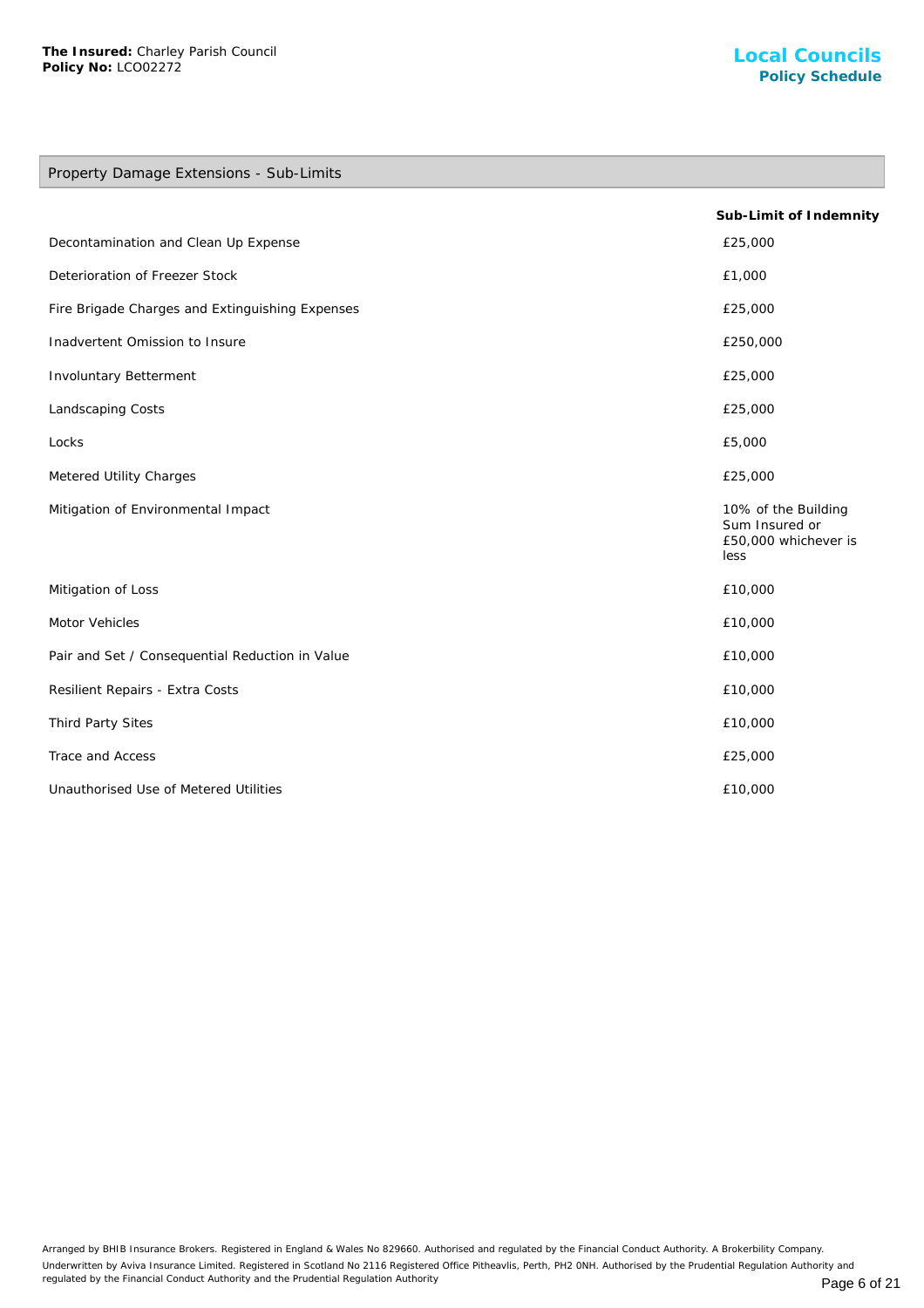# Section 1A - Money

| Money                                                                                  | Insured  |
|----------------------------------------------------------------------------------------|----------|
| Crossed cheques and other non-negotiable Money                                         | £250,000 |
| In Transit or in the Insured's premises during business hours, or in a bank night safe | £2,500   |
| In a locked safe at the Insured's premises out of business hours                       | £2,500   |
| Out of a safe at the Insured's premises out of business hours                          | £350     |
| In the private dwelling houses of any councillors or clerks                            | £350     |
| Whilst at exhibitions and/or fetes                                                     | £350     |

Personal Accident (Assault) - if any **Employee** or other person entrusted with money is injured as a direct result of theft or attempted theft of money involving assault or violence or the threat of assault or violence. Scale of benefits as follows:

| 1. Death                                                             | £25,000                                                                                           |
|----------------------------------------------------------------------|---------------------------------------------------------------------------------------------------|
| 2. Loss of Limb(s), Loss of Hearing, Loss of Sight or Loss of Speech | £25,000                                                                                           |
| 3. Permanent Total Disablement                                       | £25,000                                                                                           |
| 4. Temporary Total Disablement                                       | £100 per week                                                                                     |
| 5. Temporary Partial Disablement                                     | £50 per week                                                                                      |
| 6. The cost of professional counselling                              | £30 per hour<br>£1,000 per person<br>£5,000 in the<br>aggregate during the<br>Period of Insurance |
| 7. Clothing and Personal Effects                                     | £250                                                                                              |
| <b>Territorial Limits</b>                                            | Great Britain, Northern<br>Ireland, the Channel<br>Islands and the Isle of<br>Man                 |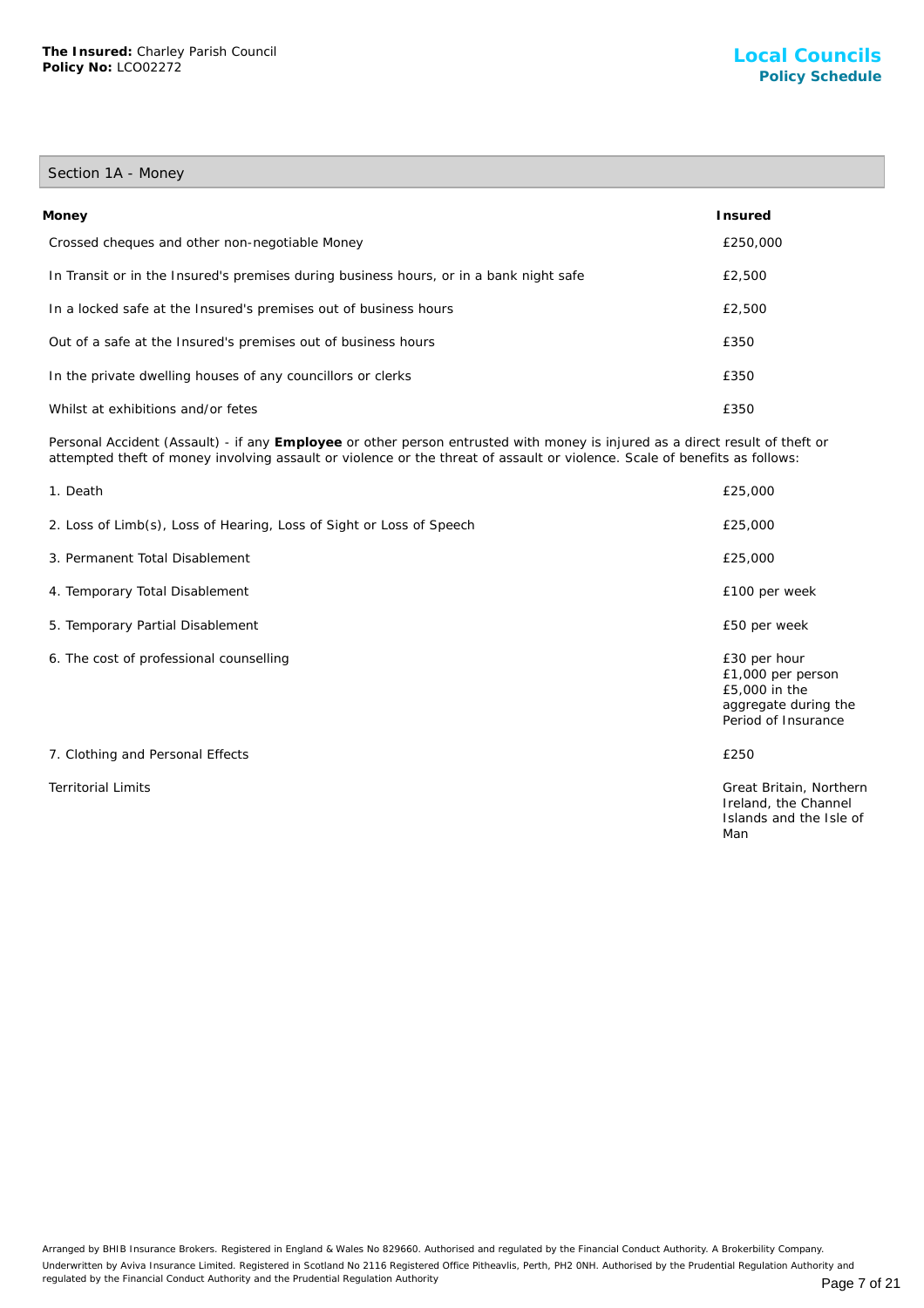**Excess**

# Section 2 - Business Interruption **Cover Sum Insured Item 1 - Gross Revenue Not Insured** Not Insured Item 2 - Additional Increased Cost of Working Not Insured Not Insured Item 3 - Standalone Increased Cost of Working Not Insured Not Insured Item 4 - Loss of Rent Receivable Not Insured Not Insured Territorial Limits Great Britain, Northern Ireland, the Channel Islands and the Isle of Man **Business Interruption Extensions – Sub-Limits** The following Sub-Limits only apply when Section 2 Item 1 above is marked as 'Insured'. **Sub-Limit of Indemnity Extended Premises** Customers' Premises £50,000 Suppliers' Premises **E50,000** Third Party Premises **E50,000** Transit £50,000 **Extended Incident**

Notifiable Human Disease and Other Health Risks £50,000

Prevention of Access and Loss of Attraction £50,000

Utilities £50,000

Utilities **E** EOO

Arranged by BHIB Insurance Brokers. Registered in England & Wales No 829660. Authorised and regulated by the Financial Conduct Authority. A Brokerbility Company. Underwritten by Aviva Insurance Limited. Registered in Scotland No 2116 Registered Office Pitheavlis, Perth, PH2 0NH. Authorised by the Prudential Regulation Authority and regulated by the Financial Conduct Authority and the Prudential Regulation Authority **Page 8 of 21** Page 8 of 21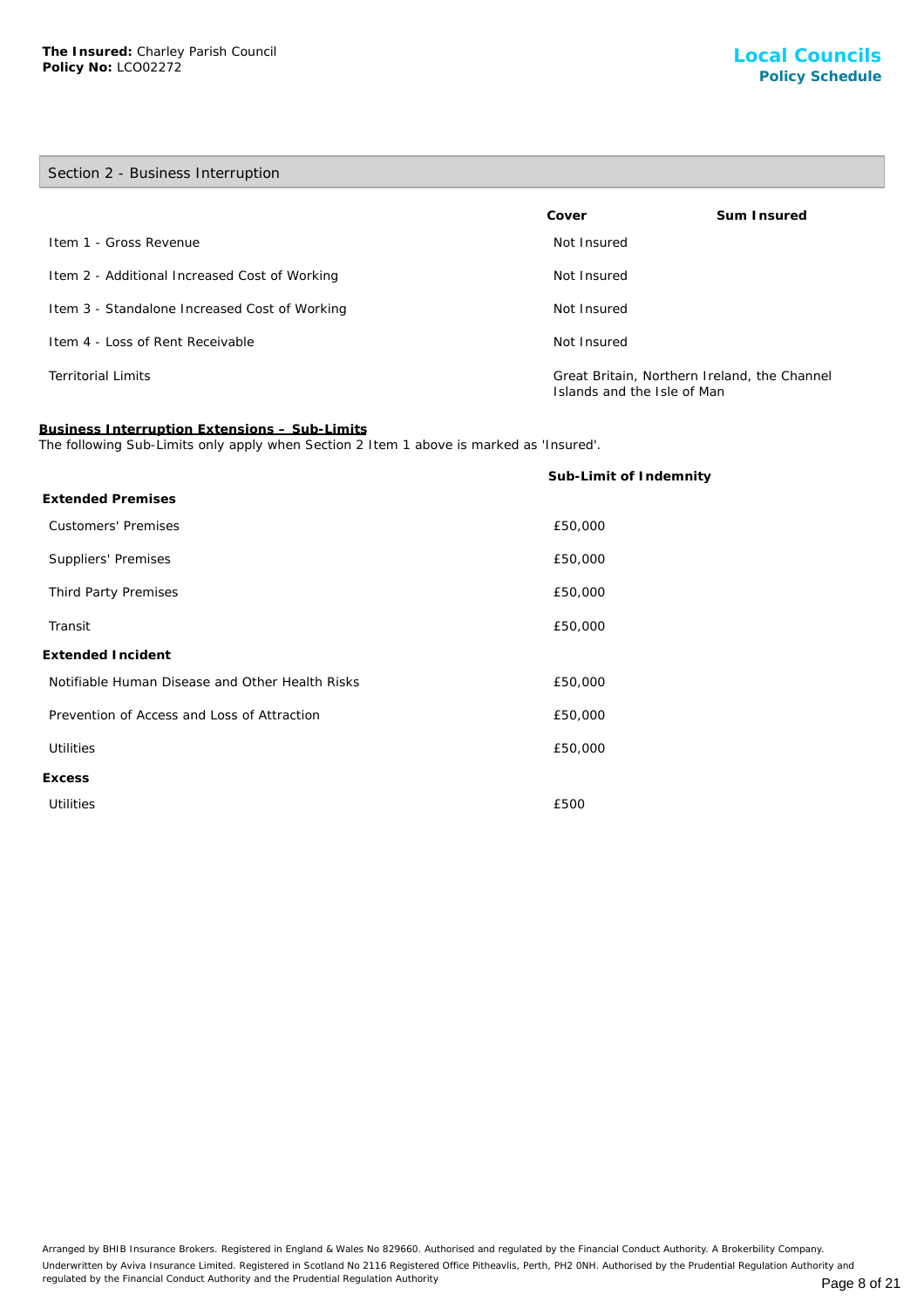## Property Damage and Business Interruption Extensions - Sub-Limits

**Claims Preparation Expenses:** £10,000 any one occurrence and £50,000 in the aggregate for the Period of Insurance

*Applicable to claims above £50,000 in value only*: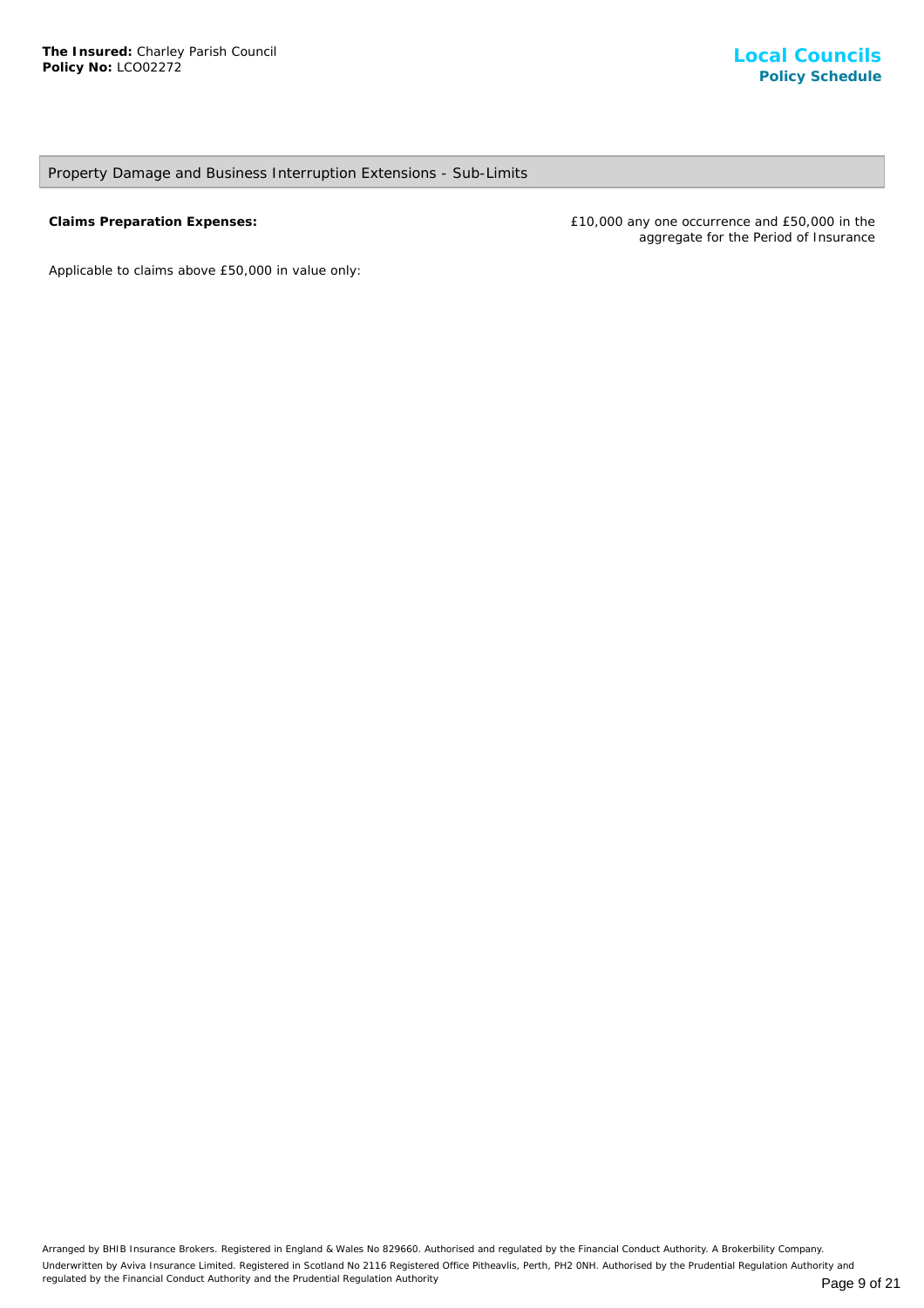## Part B - Liabilities

| Section 3     | Employer's Liability                                                                                  | Limit of Indemnity | £10,000,000 any one claim or series of claims<br>arising out of any one occurrence or series of<br>occurrences consequent on or attributable to one<br>source or original cause |  |
|---------------|-------------------------------------------------------------------------------------------------------|--------------------|---------------------------------------------------------------------------------------------------------------------------------------------------------------------------------|--|
|               | <b>Territorial Limits</b>                                                                             |                    | Worldwide in connection with the Business<br>conducted by the Insured from premises within<br>Great Britain, Northern Ireland, the Isle of Man<br>and the Channel Islands       |  |
|               | Employer's Liability - Sub-Limits                                                                     |                    |                                                                                                                                                                                 |  |
|               | Terrorism                                                                                             |                    | £5,000,000 any one claim or series of claims<br>arising out of any one occurrence or series of<br>occurrences consequent on or attributable to one<br>source or original cause  |  |
| Section 4     | Public Liability                                                                                      | Limit of Indemnity | £10,000,000 any one occurrence                                                                                                                                                  |  |
|               | Products Liability<br>(Personal Injury and or<br>Property Damage caused<br>by the Insured's Products) | Limit of Indemnity | £10,000,000 any one occurrence and in the<br>aggregate for the Period of Insurance                                                                                              |  |
|               | Pollution Liability                                                                                   | Limit of Indemnity | £10,000,000 any one occurrence and in the<br>aggregate for the Period of Insurance                                                                                              |  |
|               | <b>Territorial Limits</b>                                                                             |                    | Worldwide in connection with the Business<br>conducted by the Insured from premises within<br>Great Britain, Northern Ireland, the Isle of Man<br>and the Channel Islands       |  |
|               | Public and Products Liability Extensions - Sub-Limits                                                 |                    |                                                                                                                                                                                 |  |
|               | Indemnity to Hirer                                                                                    |                    | £2,500,000 any one occurrence and in the<br>aggregate for the Period of Insurance                                                                                               |  |
|               | Advertising Indemnity                                                                                 |                    | £1,000,000 any one occurrence and in the<br>aggregate for the Period of Insurance                                                                                               |  |
| <b>Excess</b> |                                                                                                       |                    |                                                                                                                                                                                 |  |
| Amount        | £250                                                                                                  | to Property Damage | any one claim or series of claims arising out of any one Occurrence relating                                                                                                    |  |
|               | Nil                                                                                                   | all other claims   |                                                                                                                                                                                 |  |

Arranged by BHIB Insurance Brokers. Registered in England & Wales No 829660. Authorised and regulated by the Financial Conduct Authority. A Brokerbility Company. Underwritten by Aviva Insurance Limited. Registered in Scotland No 2116 Registered Office Pitheavlis, Perth, PH2 0NH. Authorised by the Prudential Regulation Authority and regulated by the Financial Conduct Authority and the Prudential Regulation Authority **Page 10 of 21** Page 10 of 21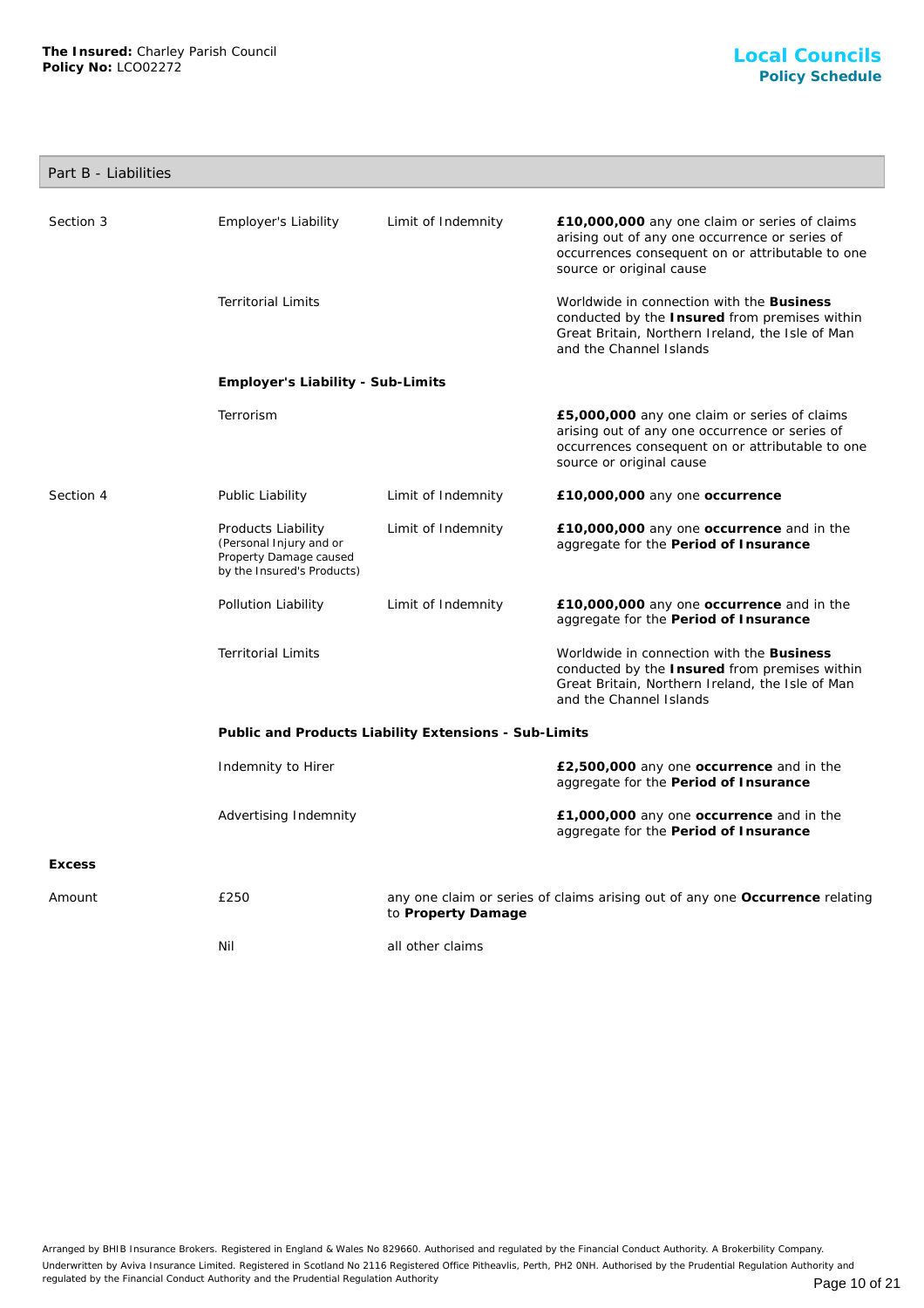## Part C - Additional Covers

| <b>Fidelity Guarantee</b><br>Sub-Limits                                 | Limit any one Loss<br><b>Territorial Limits</b><br><b>Auditors Fees</b> | £50,000 any one occurrence and in the<br>aggregate for the Period of Insurance<br>Great Britain, Northern Ireland, the Channel<br>Islands and the Isle of Man<br>10% of the total payment otherwise agreed under |
|-------------------------------------------------------------------------|-------------------------------------------------------------------------|------------------------------------------------------------------------------------------------------------------------------------------------------------------------------------------------------------------|
|                                                                         |                                                                         |                                                                                                                                                                                                                  |
|                                                                         |                                                                         |                                                                                                                                                                                                                  |
|                                                                         |                                                                         | the claim subject to a maximum of £50,000<br>payable in addition                                                                                                                                                 |
|                                                                         | Re-Writing of Records                                                   | 10% of the total payment otherwise agreed under<br>the claim subject to a maximum of £50,000<br>payable in addition                                                                                              |
| <b>NCD &amp; Excess Protection</b>                                      |                                                                         | Not Insured                                                                                                                                                                                                      |
| Loss of No Claims Discount                                              |                                                                         | £500                                                                                                                                                                                                             |
| Application of Excess Protection                                        |                                                                         | £250                                                                                                                                                                                                             |
| Libel and Slander                                                       | Limit of Indemnity                                                      | £250,000 any one occurrence and in the<br>aggregate for the Period of Insurance                                                                                                                                  |
|                                                                         | <b>Territorial Limits</b>                                               | Great Britain, Northern Ireland, the Channel<br>Islands and the Isle of Man                                                                                                                                      |
|                                                                         | Co-Insurance                                                            | 10%                                                                                                                                                                                                              |
| Officials Indemnity                                                     | Limit of Indemnity                                                      | £500,000 any one occurrence and in the<br>aggregate for the Period of Insurance                                                                                                                                  |
|                                                                         | <b>Territorial Limits</b>                                               | Great Britain, Northern Ireland, the Channel<br>Islands and the Isle of Man                                                                                                                                      |
| Personal Accident                                                       |                                                                         | Insured                                                                                                                                                                                                          |
| Operative Time of<br>Cover                                              |                                                                         | Whilst carrying out official duties                                                                                                                                                                              |
| Scale of Compensation - Ages 16-75                                      |                                                                         |                                                                                                                                                                                                                  |
| 1. Death                                                                |                                                                         | £100,000                                                                                                                                                                                                         |
| 2. Loss of Limb(s), Loss of Hearing, Loss of Sight<br>or Loss of Speech |                                                                         | £100,000                                                                                                                                                                                                         |
| 3. Permanent Total Disablement                                          |                                                                         | £100,000                                                                                                                                                                                                         |
| 4. Temporary Total Disablement                                          |                                                                         | £200 per week                                                                                                                                                                                                    |
| 5. Temporary Partial Disablement                                        |                                                                         | £100 per week                                                                                                                                                                                                    |
|                                                                         |                                                                         | 14 days                                                                                                                                                                                                          |
| Excess period for items 4 & 5                                           |                                                                         |                                                                                                                                                                                                                  |
|                                                                         |                                                                         |                                                                                                                                                                                                                  |

In respect of any Insured Person who at the commencement of the current Period of Insurance is between the ages of 76 and 85 years the amounts stated in Items 1 and 2 of the Scale of Compensation are each reduced to £10,000.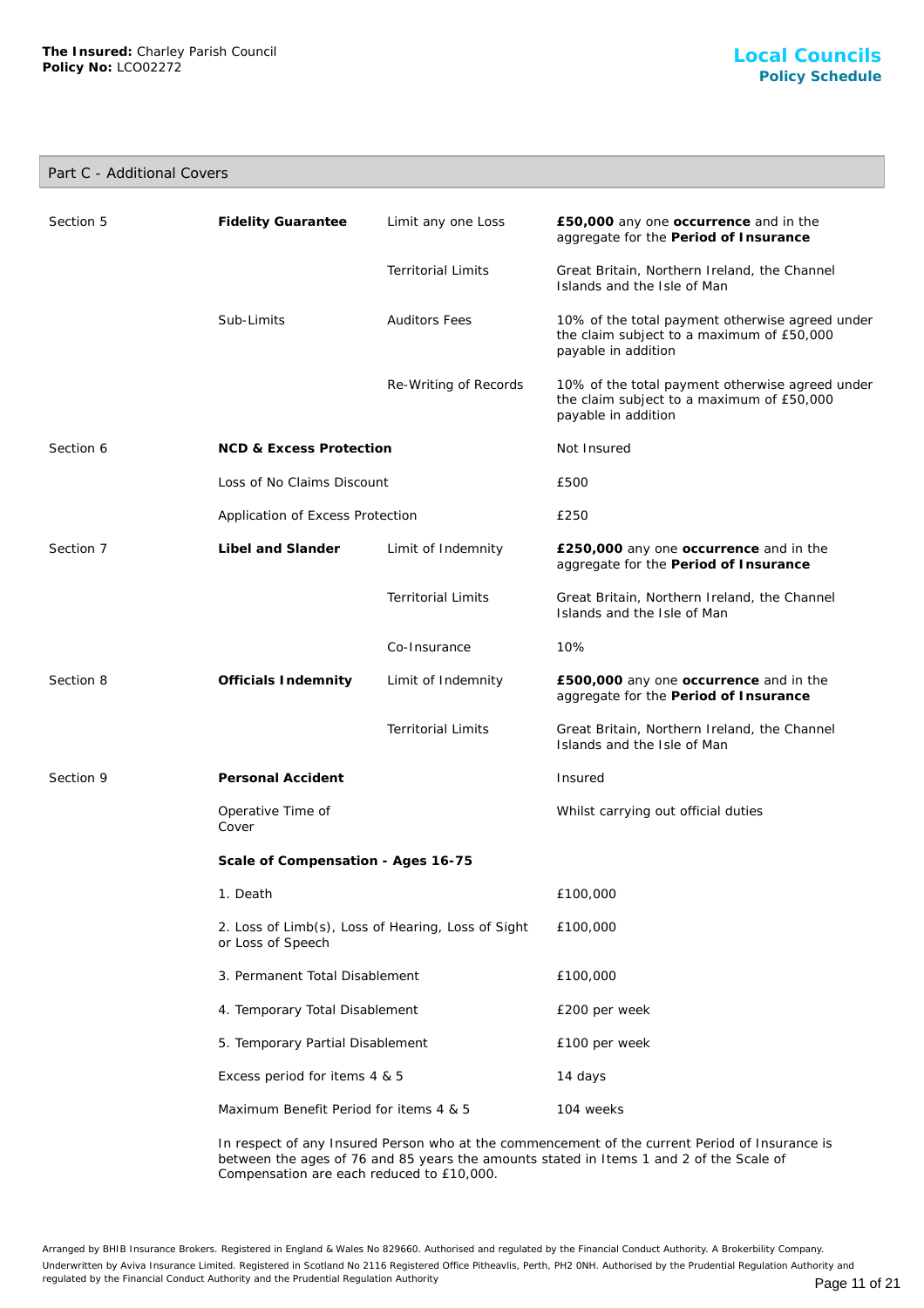## **Continental Scale**

| The Insured: Charley Parish Council<br>Policy No: LCO02272 |                           |                                                                   |                                                                                                                                                                                                    | <b>Local Council</b><br><b>Policy Schedu</b> |
|------------------------------------------------------------|---------------------------|-------------------------------------------------------------------|----------------------------------------------------------------------------------------------------------------------------------------------------------------------------------------------------|----------------------------------------------|
|                                                            |                           | <b>Continental Scale</b>                                          |                                                                                                                                                                                                    |                                              |
|                                                            |                           | survived for at least one month                                   | Compensation under Item 2 of the Scale of Benefits will be paid in accordance with the following<br>percentages subject of a maximum payment of 100% in the aggregate which the Insured Person has |                                              |
|                                                            | a)                        | Permanent Total Disablement                                       |                                                                                                                                                                                                    | 100%                                         |
|                                                            | b)                        | Permanent Loss of One or More Limbs                               |                                                                                                                                                                                                    | 100%                                         |
|                                                            | $\mathsf{C}$ )            |                                                                   | Loss of Limb(s), Loss of Hearing, Loss of Signt or Loss of Speech                                                                                                                                  |                                              |
|                                                            | i)                        | Loss of Sight in One or Both Eyes or Loss of Hearing in Both Ears |                                                                                                                                                                                                    | 100%                                         |
|                                                            | ii)                       | Loss of Hearing in One Ear                                        |                                                                                                                                                                                                    | 10%                                          |
|                                                            | d)                        | Permanent Loss by Physical Seperation of                          |                                                                                                                                                                                                    |                                              |
|                                                            | i)                        | One Thumb                                                         |                                                                                                                                                                                                    |                                              |
|                                                            |                           | <b>Both Phalanges</b>                                             |                                                                                                                                                                                                    | 20%                                          |
|                                                            |                           | One Phalange                                                      |                                                                                                                                                                                                    | 7%                                           |
|                                                            | ii)                       | One Index Finger                                                  |                                                                                                                                                                                                    |                                              |
|                                                            |                           | Three Phalanges                                                   |                                                                                                                                                                                                    | 9%                                           |
|                                                            |                           | <b>Both Phalanges</b>                                             |                                                                                                                                                                                                    | 6%                                           |
|                                                            |                           | One Phalange                                                      |                                                                                                                                                                                                    | 2%                                           |
|                                                            | iii)                      | One Other Finger                                                  |                                                                                                                                                                                                    |                                              |
|                                                            |                           | Three Phalanges                                                   |                                                                                                                                                                                                    | 7%                                           |
|                                                            |                           | <b>Both Phalanges</b>                                             |                                                                                                                                                                                                    | 5%                                           |
|                                                            |                           | One Phalange                                                      |                                                                                                                                                                                                    | 2%                                           |
|                                                            | iv)                       | One Great Toe                                                     |                                                                                                                                                                                                    |                                              |
|                                                            |                           | <b>Both Phalanges</b>                                             |                                                                                                                                                                                                    | 6%                                           |
|                                                            |                           | One Phalange                                                      |                                                                                                                                                                                                    | 3%                                           |
|                                                            | iv)                       | One Other Toe                                                     |                                                                                                                                                                                                    |                                              |
|                                                            |                           | Three Phalanges                                                   |                                                                                                                                                                                                    | 3%                                           |
|                                                            |                           | <b>Both Phalanges</b>                                             |                                                                                                                                                                                                    | 2%                                           |
|                                                            |                           | One Phalange                                                      |                                                                                                                                                                                                    | 1%                                           |
|                                                            |                           | <b>Territorial Limits</b>                                         | Worldwide                                                                                                                                                                                          |                                              |
| Section 10                                                 | Legal Expenses            |                                                                   | Insured                                                                                                                                                                                            |                                              |
|                                                            |                           | Limit of Indemnity                                                | £250,000                                                                                                                                                                                           |                                              |
|                                                            |                           | Employee Compensation Aggregate Limit                             | £1,000,000                                                                                                                                                                                         |                                              |
|                                                            | <b>Territorial Limits</b> |                                                                   | As stated in the Policy                                                                                                                                                                            |                                              |
| Aviva Legal Helpline                                       |                           |                                                                   |                                                                                                                                                                                                    |                                              |
|                                                            |                           |                                                                   | The Policy provides automatic free access to the Aviva Legal helpline. This is available 24 hours a day, 365 days a year.                                                                          |                                              |
|                                                            |                           |                                                                   | To contact the Aviva Legal helpline, please phone 0345 300 1899 and have the Policy Number available on request.                                                                                   |                                              |

| Section 10 |  |
|------------|--|
|------------|--|

|            | <b>Territorial Limits</b>             | Worldwide               |
|------------|---------------------------------------|-------------------------|
| Section 10 | Legal Expenses                        | Insured                 |
|            | Limit of Indemnity                    | £250,000                |
|            | Employee Compensation Aggregate Limit | £1,000,000              |
|            | <b>Territorial Limits</b>             | As stated in the Policy |

## **Aviva Legal Helpline**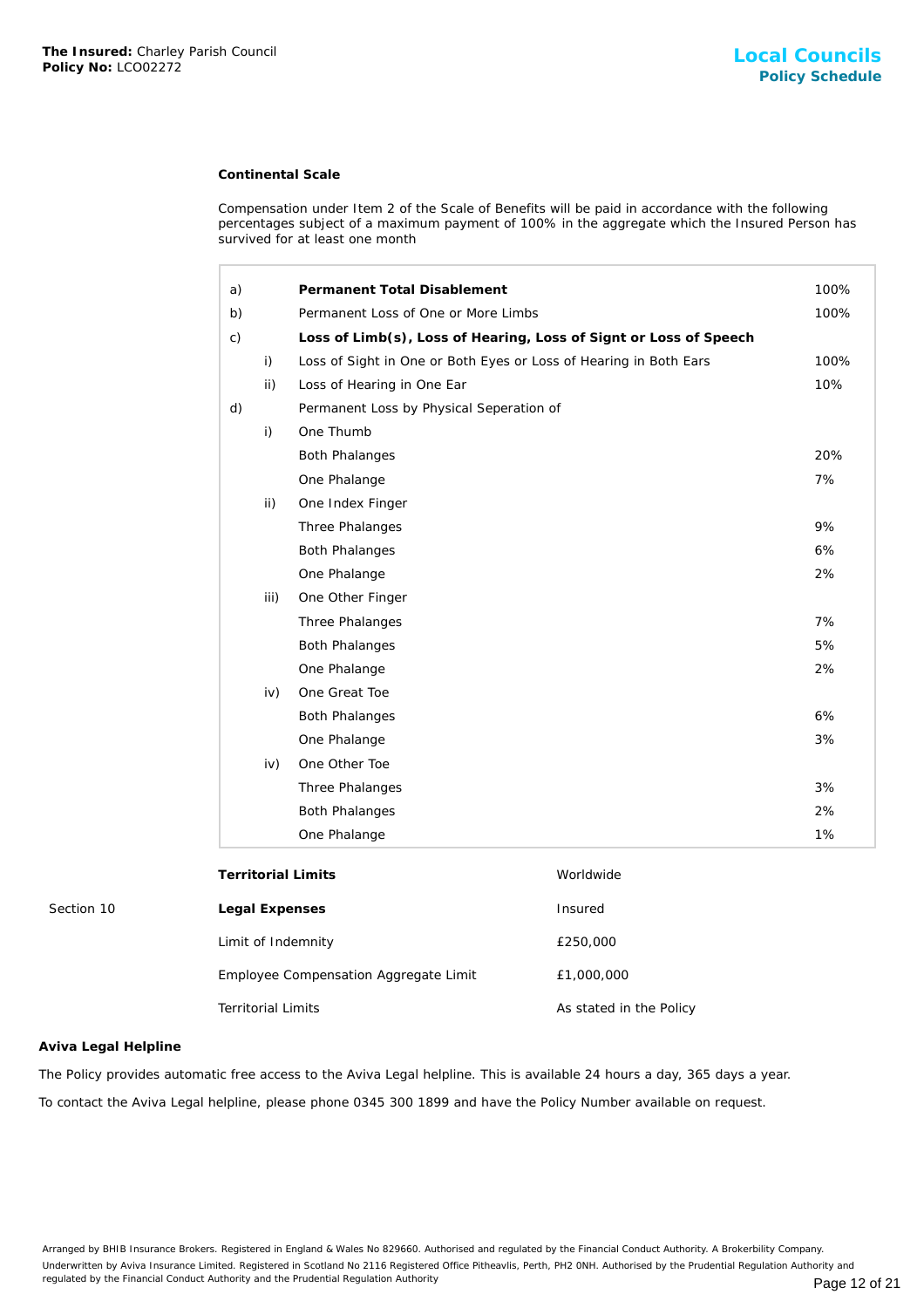## **Endorsements**

The following endorsements are applicable to your BHIB Local Councils Policy Wording, in addition to the cover provided under the BHIB Local Councils Policy Booklet | v.02.10.2019 policy wording.

Cover is provided effective from the commencement of your Period of Insurance specified in your Policy Schedule at no additional charge, and is subject to the General Conditions, Exclusions and definitions detailed within your policy wording.

### Additional Endorsements

## **[ 3 ] - Clerk Absence Cover**

The following Extension is added to Part A - Section Two - Business Interruption: The **Insurer** will indemnify the **Insured** against;

- 1. death of the **Insured**'s **Clerk**, or;
- 2. total and permanent disablement of the Insured's Clerk, which prevents them from attending to their normal occupation,

due to injury caused by accidental and violent means

We will only pay the additional costs and/or expenses necessarily and reasonably incurred solely to prevent limitation of the normal activities undertaken by the **Insured** which but for such additional costs and/or expenses would have taken place

The liability of the Insurer under this extension shall not exceed a maximum of £500 per week, and £5,000 in any one **Period of Insurance**.

## **[ 30 ] - Tree Felling and Lopping Cover**

The following Extension is added to Part A - Section One - Property Damage:

The **Insurer** will pay for necessary and reasonable costs and expenses incurred by the **Insured** with the Insurer's consent for the lopping or removal of trees for which the **Insured** is responsible if such trees are considered by an arborologist or other qualified person to be an immediate threat to life or to the **Property Insured**.

However, this Extension will not cover legal or local authority costs involved in removing trees or costs solely incurred to comply with a preservation order.

The liability of the **Insurer** under this extension shall not exceed a maximum of £1,000 any one **Occurrence** and £5,000 any one **Period of Insurance**.

## **[ 31 ] - Fly Tipping Cover**

The following Extension is added to Part A - Section One - Property Damage:

The **Insurer** will pay the reasonable costs of clearing and removing any property illegally deposited in or around the **Premises**.

The liability of the **Insurer** under this extension shall not exceed a maximum of £1,000 any one **Occurrence** and £5,000 any one **Period of Insurance**.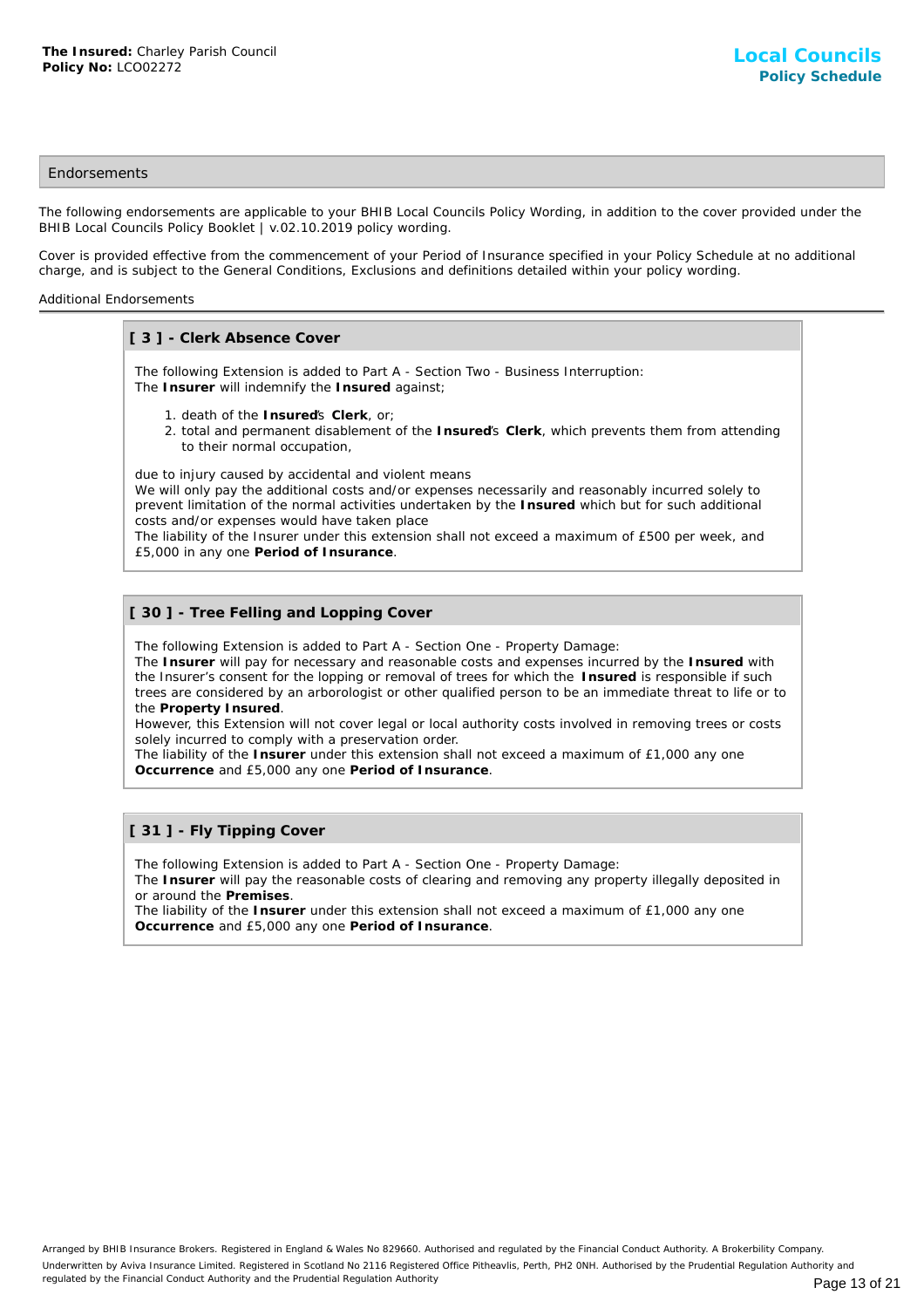## **[ COVEX ] - General Exclusions - Coronavirus** The following is added to the General Exclusions at the back of your policy booklet. 3. We will not provide cover for any claim in any way directly or indirectly caused by, resulting from or in connection with any of the following, regardless of any other cause or event contributing concurrently or in any other sequence: a. Any Coronavirus (including but not limited to SARS-CoV, SARS-CoV-2 and MERS-CoV) or any disease caused by any Coronavirus (including but not limited to Severe Acute Respiratory Syndrome, COVID-19 and Middle East Respiratory Syndrome); or b. Any mutation or variation of any virus or disease listed under 1 above, or any other disease by any such mutated or varied virus, including, without limitation to the scope of the foregoing: i. Any measures taken by any governmental, public or other authority or any other person for the prevention, suppression, mitigation, cleaning or removal of any virus or disease referred to in a. or b. above, or ii. Any fear or threat of a. , b. or i. above. However, this Policy Exclusion does not apply in respect of the following Sections when insured by this policy a. Employers' Liability b. Public and Products Liability c. Fidelity Guarantee d. Officials Indemnity e. Personal Accident

# **[ GDPRCLP ] - Data Protection Act wording amendment (CLP)**

**Part C Section 10 Legal Expenses** The Data Protection clause is restated as follows **2. Legal defence**

- **B. Data Protection**
	- 1. The Insurer will defend the legal rights of an Insured Person following civil action taken against the **Insured Person** for compensation under Section 13 of the Data Protection Act 1998 or under Article 82 of the General Protection Regulation (Regulation (EU) 2016/679) or under any legislation implementing the General Data Protection Regulation or under any replacement legislation in respect of any of the foregoing. The **Insurer** will also pay any compensation award made against the **Insured Person** under Section 13 of the Data Protection Act 1998) or under Article 82 of the General Protection Regulation (Regulation (EU) 2016/679) or under any legislation implementing the General Data Protection Regulation or under any replacement legislation in respect of any of the foregoing.
	- 2. The Insurer will represent the Insured in appealing against the refusal of the Information Commissioner to register the **Insured's** application for registration or alteration of registered particulars or an appeal against an Enforcement Deregistration or Transfer Prohibition Notice.

Provided that at the time of the insured incident, the **Insured** is registered with the Information Commissioner in respect of Contingency 2B a)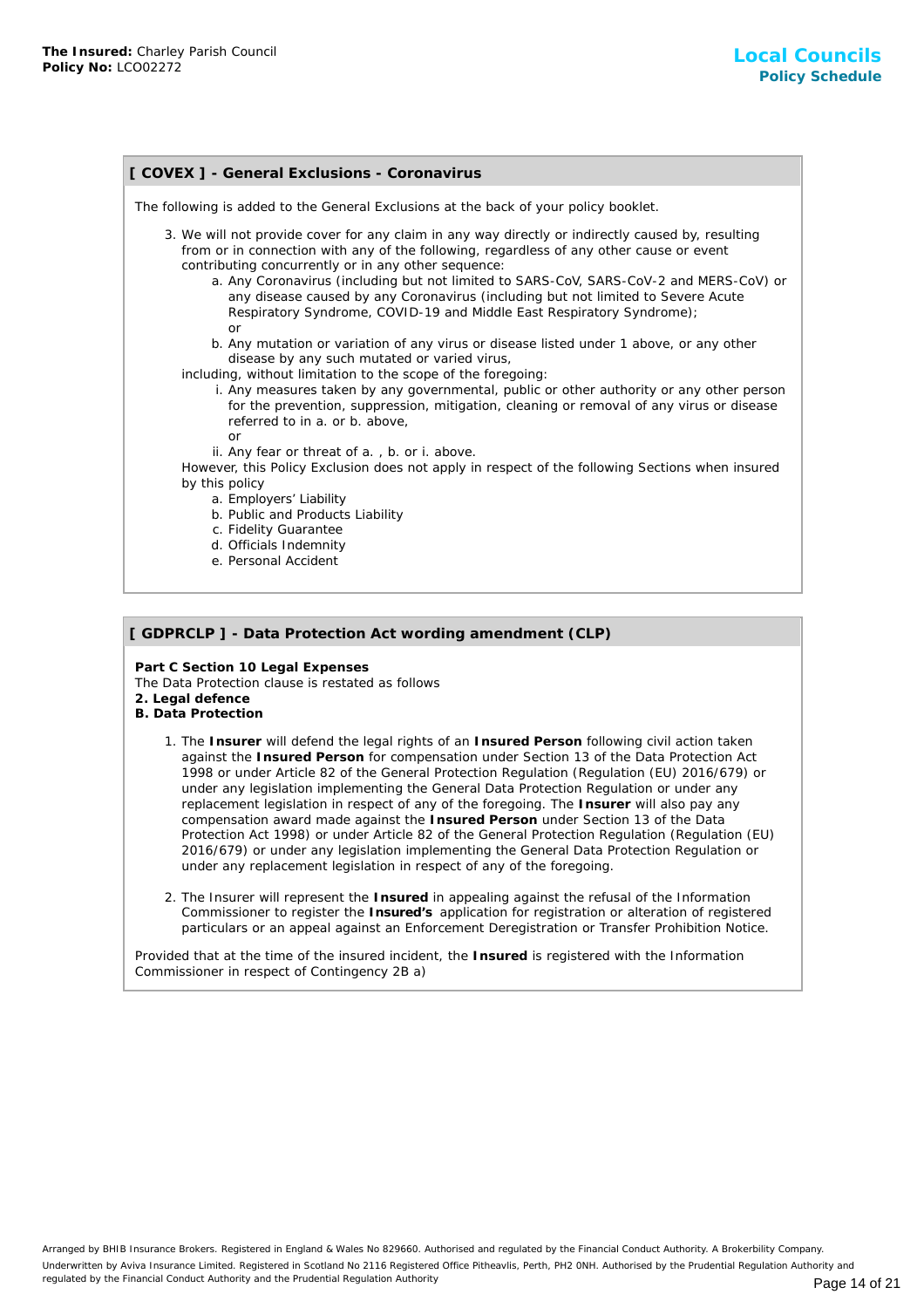# **[ GDPRELPL ] - Data Protection Act wording amendment (EL/PL)**

4. Data Protection Act

The indemnity provided by this Extension is on a "claims made" basis

Under this Extension the **Insurer** will indemnify the **Insured** and if the **Insured** so requests any **Person Entitled to Indemnity** in respect of their liability to pay

- a. compensation in respect of damage or distress arising under Section 13 of the Data Protection Act 1998 or under Article 82 of the General Protection Regulation(Regulation(EU) 2016/679)under any legislation implementing the General Data Protection Regulation or under any replacement legislation in respect of any of the foregoing and defence costs and expenses incurred with the consent of the **Insurer**
- b. defence costs incurred with the consent of the Insurer in relation to a prosecution brought under the Data Protection Act 1998 or under Article 82 of the General Protection Regulation(Regulation(EU) 2016/679) or under any legislation implementing the General Data Protection Regulation or under any replacement legislation in respect of any of the foregoing

The maximum We will pay for all claims happening during any one period of Insurance is £1,000,000

#### Provided that

a. Item a) of this Extension shall not apply

 i) in respect of Section 3 Employers' Liability to such damage or distress that is not suffered by an **Employee**

 ii) in respect of Section 4 Public and Products Liability to such damage or distress that is suffered by an **Employee**

iii) to the extent that an indemnity is provided elsewhere in this **Policy**

a. Item b) of this Extension shall not apply

 i) in respect of Section 3 Employers' Liability where the infringement leading to the prosecution does not relate to the personal data of an **Employee**

 ii) in respect of Section 4 Public and Products Liability where the infringement leading to the prosecution relates to the personal data of an **Employee**

- a. this Extension is subject to the Insured having registered in accordance with the terms of the Data Protection Act 1998 or under Article 82 of the General Protection Regulation (Regulation (EU) 2016/679) or under any legislation implementing the General Data Protection Regulation or under any replacement legislation in respect of any of the foregoing
- b. any claim for compensation is first made or prosecution first brought against the **Insured** during the **Period of Insurance**
- c. this Extension will not apply in respect of
- i. the payment of fines or penalties
- ii. the cost of replacing reinstating rectifying or erasing any data
- iii. claims which arise out of circumstances notified to previous insurers or known to the Insured at inception of this **Policy**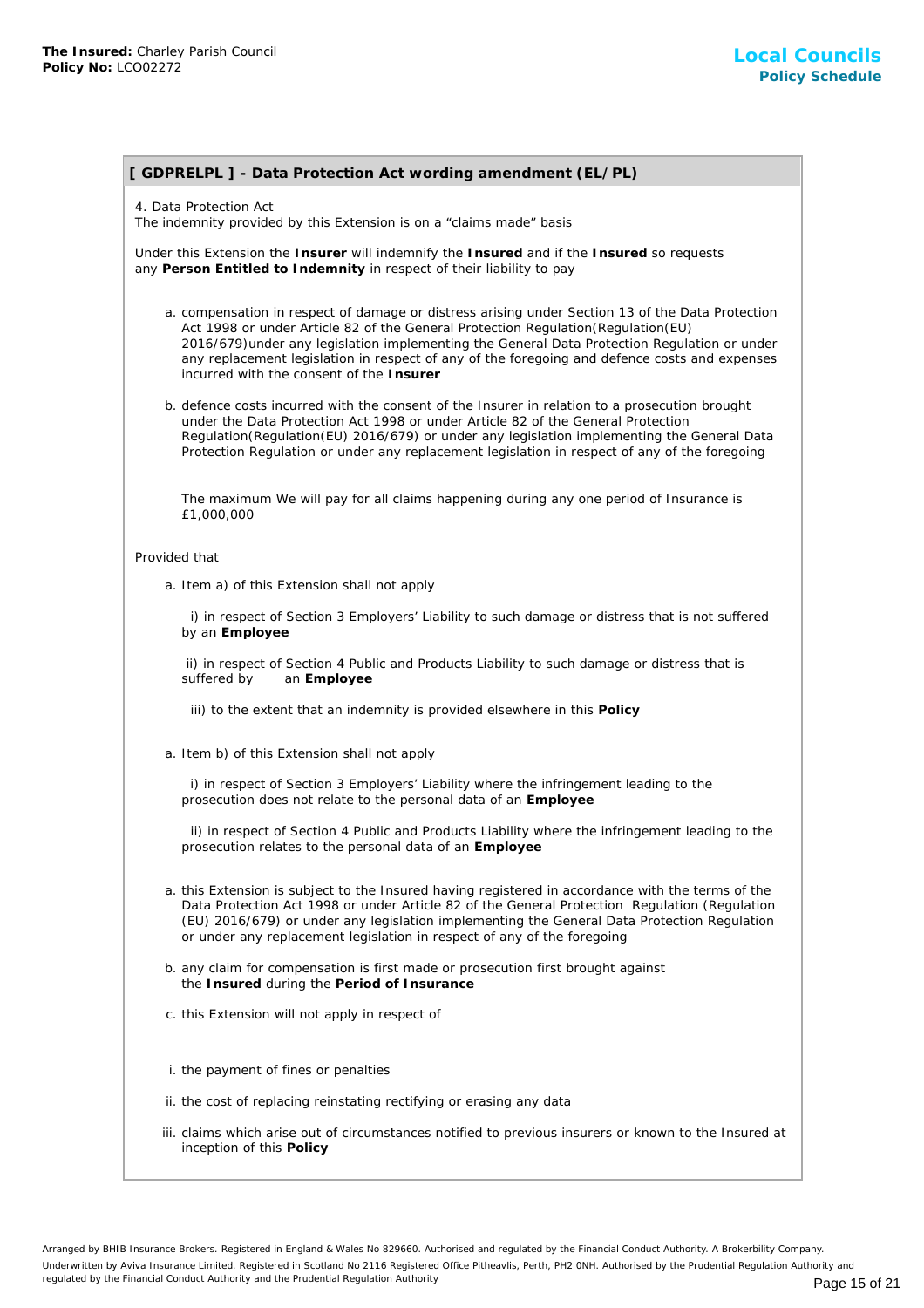## **[ IL001 ] - Index Linking**

**Sums Insured** and/or Declared Values will be adjusted to take into account movements in the appropriate index and renewal premiums will be based on the adjusted **Sums Insured** and/or Declared Values.

For **Contents** and other **Property** specifically described in the **Schedule** (other than **Stock**), the Retail Price index (or some other suitable index **the Insurers** decides upon) will be used. The above percentage changes will continue to be applied between the date of any damage and the date when replacement or repair has been completed. The Insured: Charley Parkin Council<br>
IT ILO01 1 - Index Linking<br>
Sums Insured and/or Detained Values will be adjusted to<br>
experiment index and renewal premiums will be based on<br>
Declared Values.<br>
The above percentage charg

## **[ SKATE ] - Skate Park Endorsement**

If in relation to any claim you have failed to fulfil any of the following conditions, You will lose Your

right to indemnity payment for that claim.

You must ensure that in connection with skateboard parks

- 1. all structures including the skating surfaces
	- a. are manufactured and installed to the appropriate standard and maintained in good condition
	- b. are inspected by a competent person at least weekly and
		- i. all defects or risks to health or safety immediately rectified

or

- 1. a. ii. the structure taken out of use
- 2. You will erect where necessary suitable signs detailing any information that is necessary for the safe us of the facility and clearly stating any restrictions on its use
- 3. You will determine where supervision is necessary and ensure that it is provided whenever the facilities are in use.

We will not provide indemnity in respect of Bodily Injury to persons taking part in activities in the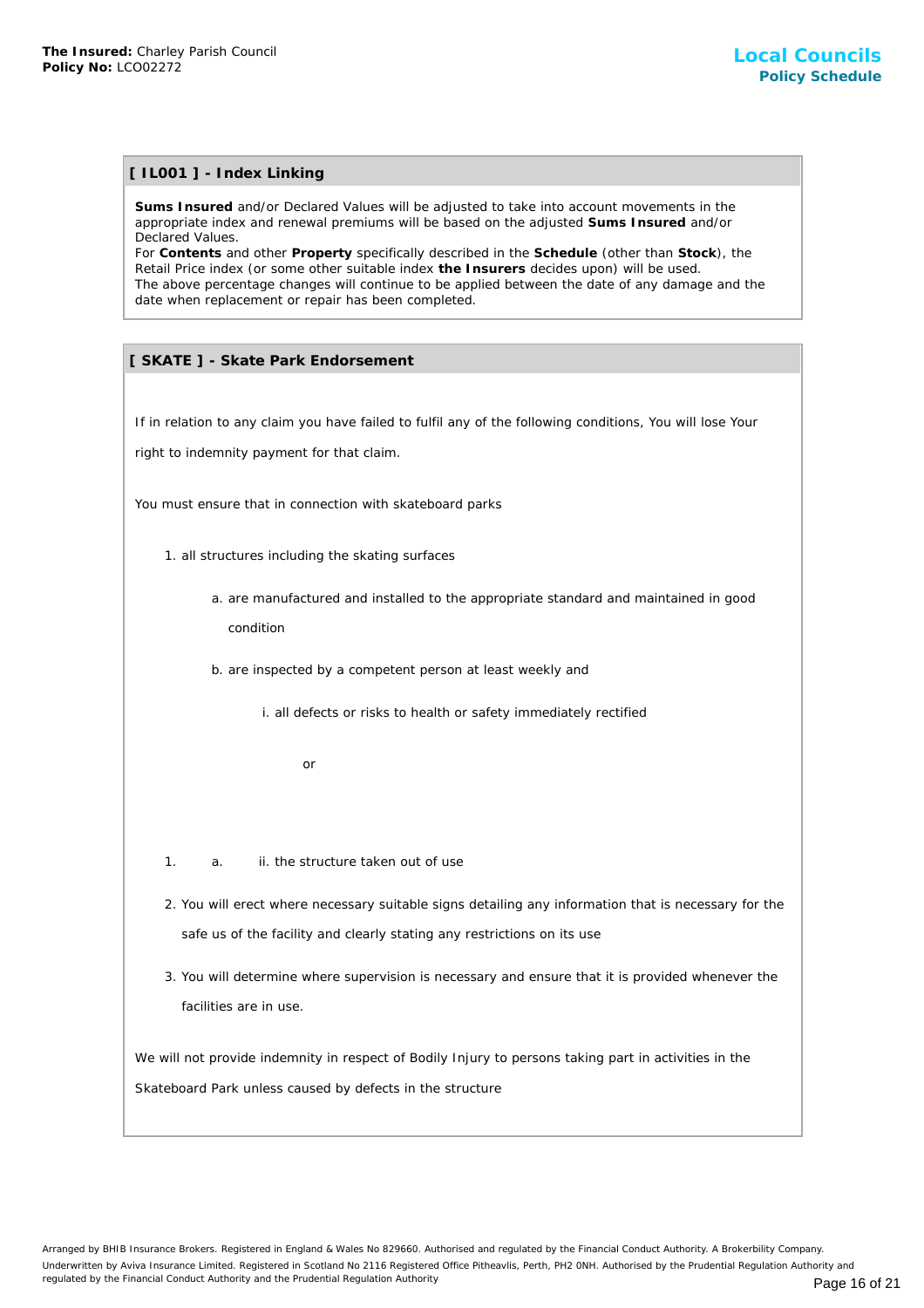## Long Term Undertaking - Expiry Date 10 July 2024

Reduced Premium

In consideration of the reduced premium at which this insurance is written You have agreed to an undertaking to offer at each renewal until the expiry date stated in the Schedule the insurance under this Policy, on the terms and conditions in force at the expiry of each Period of Insurance and to pay the premiums annually it being understood that

- a. We shall be under no obligation to accept an offer made in accordance with this undertaking
- b. The Sums Insured or Limits of Indemnity may be reduced at any time to correspond with any reduction in value or business.

The above -mentioned undertaking applies to any policy or policies which may be issued by Us in substitution for this Policy.

#### Local Council Awards Scheme (LCAS) Status

The Local Council Awards Scheme has not been attained.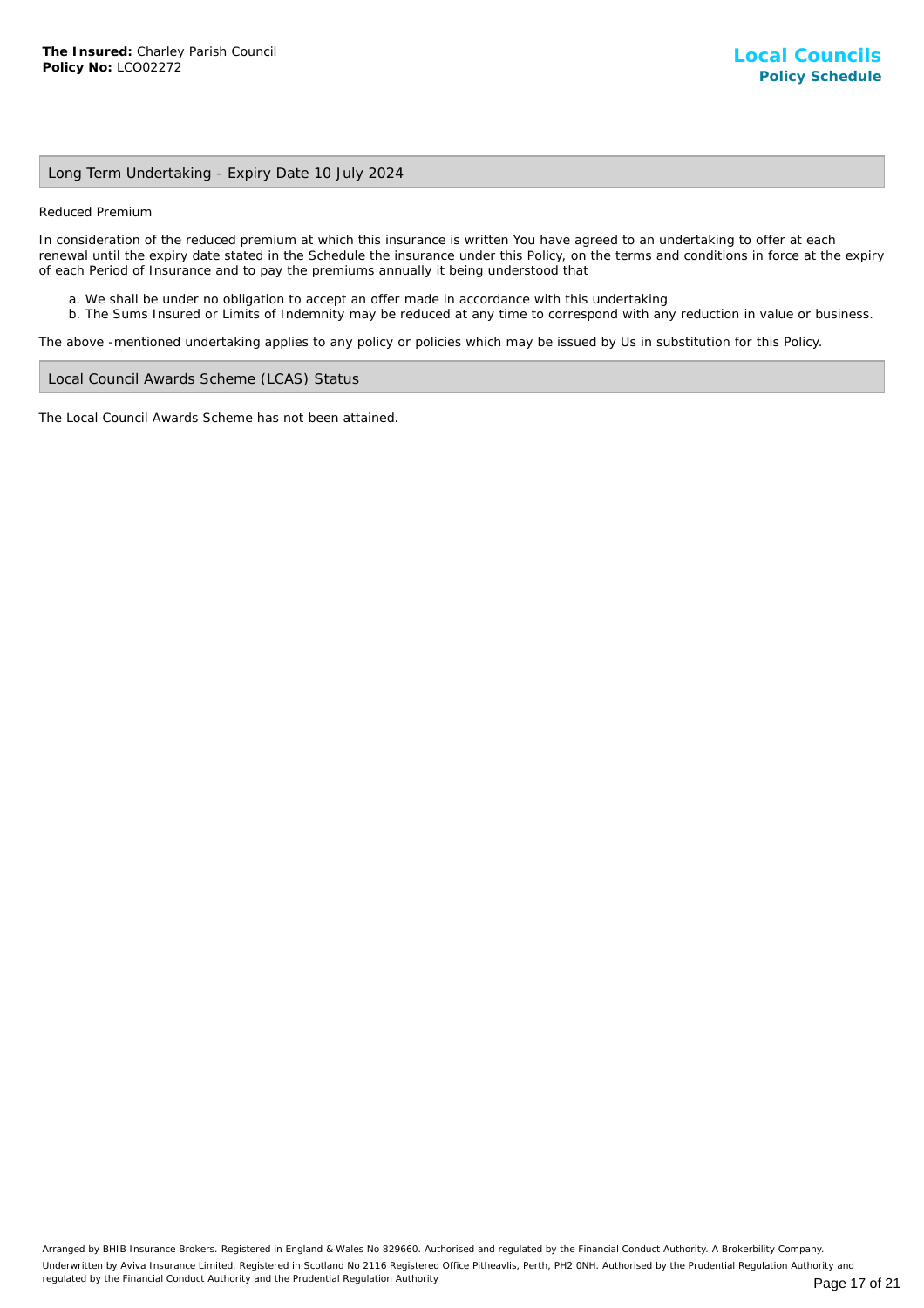## **Important Information**

## **Data Protection – Privacy Notice**

## **Personal Information**

We collect and use personal information about you so that we can provide you with a policy that suits your insurance needs. This notice explains the most important aspects of how we use your information but you can get more information about the terms we use and view our full privacy policy at www.aviva.co.uk/privacypolicy or request a copy by writing to us at Aviva, Freepost, Mailing Exclusion Team, Unit 5, Wanlip Road Ind Est, Syston, Leicester LE7 1PD.

The data controller responsible for this personal information is Aviva Insurance Limited as the insurer of the product. Additional controllers include BHIB Insurance Brokers, who are responsible for the sale and distribution of the product, and any applicable reinsurers.

### **Personal information we collect and how we use it**

We will use your personal information:

- to provide you with insurance: we need this to decide if we can offer insurance to you and if so on what terms and also to administer your policy, handle any claims and manage any renewal,
- to support legitimate interests that we have as a business: we need this to manage arrangements we have with reinsurers, for the detection and prevention of fraud and to help us better understand our customers and improve our customer engagement (this includes marketing, customer analytics and profiling),
- to meet any applicable legal or regulatory obligations: we need this to meet compliance requirements with our regulators (e.g. Financial Conduct Authority), to comply with law enforcement and to manage legal claims, and
- to carry out other activities that are in the public interest: for example we may need to use personal information to carry out anti-money laundering checks.

As well as collecting personal information about you, we may also use personal information about other people, for example family members you wish to insure on a policy. If you are providing information about another person we expect you to ensure that they know you are doing so and are content with their information being provided to us. You might find it helpful to show them this privacy notice and if they have any concerns please contact us in one of the ways described below.

The personal information we collect and use will include name, address and date of birth, financial information and details of your business and property. If a claim is made we will also collect personal information about the claim from you and any relevant third parties. We may also need to ask for details relating to the health or any unspent offences or criminal convictions of you or somebody else covered under your policy. We recognise that information about health and offences or criminal convictions is particularly sensitive information. Where appropriate, we will ask for consent to collect and use this information.

If we need your consent to use personal information, we will make this clear to you when you complete an application or submit a claim. If you give us consent to using personal information, you are free to withdraw this at any time by contacting us – refer to the "Contacting us" details below. Please note that if consent to use information is withdrawn we may not be able to continue to provide the policy or process claims and we may need to cancel the policy.

Of course, you don't have to provide us with any personal information, but if you don't provide the information we need we may not be able to proceed with your application or any claim you make. Some of the information we collect as part of this application may be provided to us by a third party. This may include information already held about you and your business and property within the Aviva group, including details from previous quotes and claims, information we obtain from publicly available records, our trusted third parties and from industry databases, including fraud prevention agencies and databases.

### **Credit Searches**

To ensure the Insurer has the necessary facts to assess your insurance risk, verify your identity, help prevent fraud and provide you with our best premium and payment options, the Insurer may need to obtain information relating to you at quotation, renewal and in certain circumstances where policy amendments are requested. The Insurer or their agents may:

- undertake checks against publicly available information (such as electoral roll, county court judgments, bankruptcy orders or repossession(s). Similar checks may be made when assessing claims,
- carry out a quotation search from a credit reference agency (CRA) which will appear on your credit report and be visible to other credit providers. It will be clear that this is a quotation search rather than a credit application.

The identity of our CRA and the ways in which they use and share personal information, are explained in more detail at www.callcredit.co.uk/crain.

### **Automated decision making**

We carry out automated decision making to decide whether we can provide insurance to you and on what terms, deal with claims or carry out fraud checks. In particular we use an automated underwriting engine to provide on-line quotes, using the information we have collected.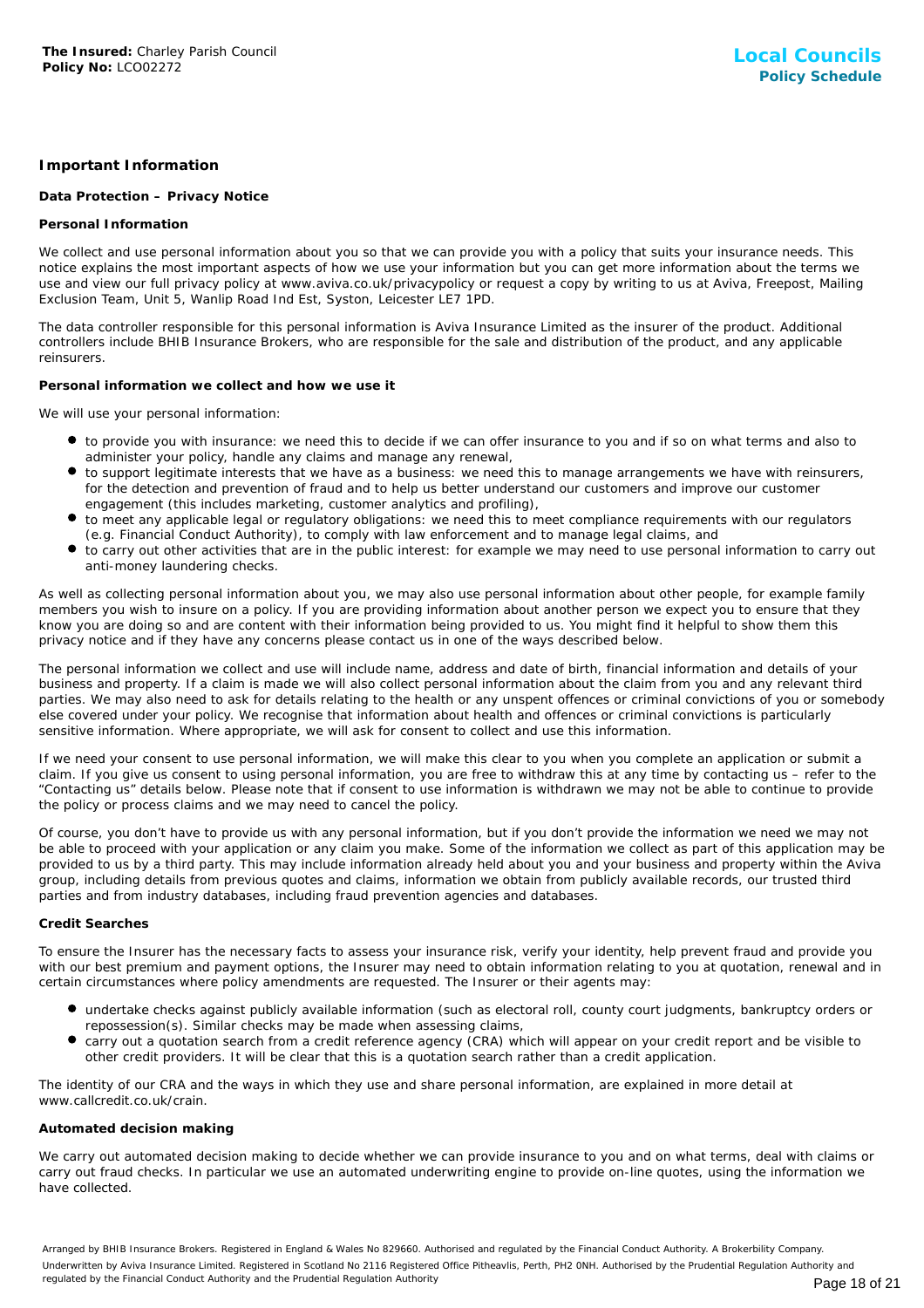#### **How we share your personal information with others**

We may share your personal information:

- with the Aviva group, our agents and third parties who provide services to us, and your intermediary and other insurers (either directly or via those acting for the insurer such as loss adjusters or investigators) to help us administer our products and services,
- with regulatory bodies and law enforcement bodies, including the police, e.g. if we are required to do so to comply with a relevant legal or regulatory obligation,
- with other organisations including insurers, public bodies and the police (either directly or using shared databases) for fraud prevention and detection purposes,
- with reinsurers who provide reinsurance services to Aviva and for each other. Reinsurers will use your data to decide whether to provide reinsurance cover, assess and deal with reinsurance claims and to meet legal obligations. They will keep your data for the period necessary for these purposes and may need to disclose it to other companies within their group, their agents and third party service providers, law enforcement and regulatory bodies.

Some of the organisations we share information with may be located outside of the European Economic Area ("EEA"). We'll always take steps to ensure that any transfer of information outside of Europe is carefully managed to protect your privacy rights. For more information on this please see our Privacy Policy or contact us.

#### **Marketing**

We may use personal information we hold about you across the Aviva Group to help us identify and tailor products and services that may be of interest to you. We will do this in accordance with any marketing preferences you have provided to us. We may continue to do this after your policy has ended.

If you wish to amend your marketing preferences please contact us:

By phone: 01603 622200 or +44 1603 604999 (from abroad)

#### By email: helpdesk@aviva.co.uk

By Post: Aviva, Freepost, Mailing Exclusion Team, Unit 5, Wanlip Road Ind Est, Syston, Leicester, LE7 1PD

To see how you can change your preferences in MyAviva or view your choices for online advertising visit our full Privacy Policy at www.aviva.co.uk/privacypolicy

#### **How long we keep your personal information for**

We maintain a retention policy to ensure we only keep personal information for as long as we reasonably need it for the purposes explained in this notice. We need to keep information for the period necessary to administer your insurance and deal with claims and queries on your policy. We may also need to keep information after our relationship with you has ended, for example to ensure we have an accurate record in the event of any complaints or challenges, carry out relevant fraud checks, or where we are required to do so for legal, regulatory or tax purposes.

### **Your rights**

You have various rights in relation to your personal information, including the right to request access to your personal information, correct any mistakes on our records, erase or restrict records where they are no longer required, object to use of personal information based on legitimate business interests, ask not to be subject to automated decision making if the decision produces legal or other significant effects on you, and data portability. For more details in relation to your rights, including how to exercise them, please see our full privacy policy or contact us – refer to the "Contacting us" details below.

#### **Contacting us**

If you have any questions about how we use personal information, or if you want to exercise your rights stated above, please contact our Data Protection team by either emailing them at dataprt@aviva.com or writing to the Data Protection Officer, Level 4, Pitheavlis, Perth PH2 0NH.

If you have a complaint or concern about how we use your personal information, please contact us in the first instance and we will attempt to resolve the issue as soon as possible. You also have the right to lodge a complaint with the Information Commissioners Office at any time.

## **Fraud Prevention and Detection**

In order to prevent and detect fraud we may at any time

- **Share information about you with other organisations and public bodies including the Police**
- Undertake credit searches and additional fraud searches
- Check and/or file your details with fraud prevention agencies and databases, and if you give us false or inaccurate information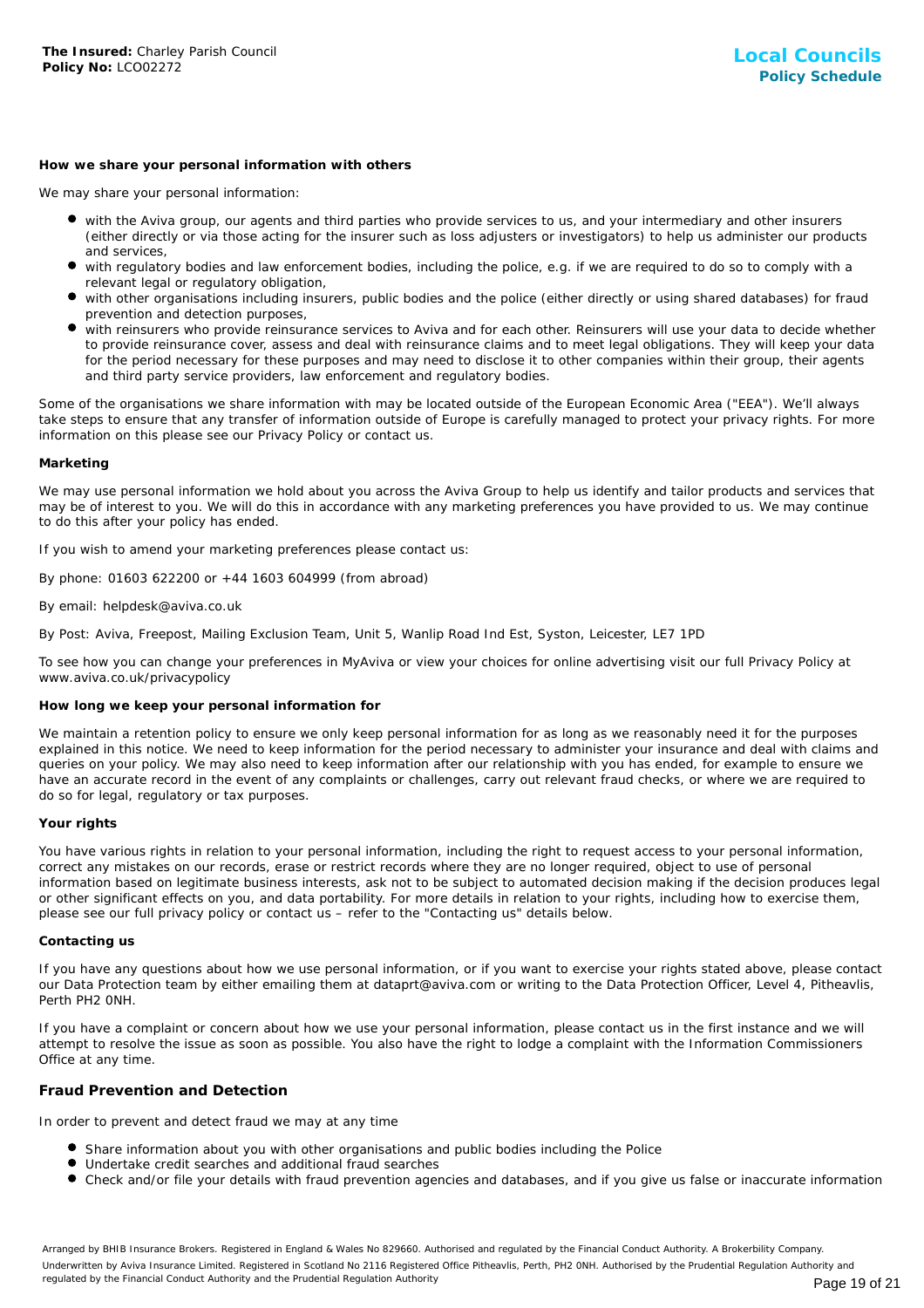and we suspect fraud, we will record this to prevent fraun and money laundering.

We can supply on request further details of the databases we access or contribute to. If you require further details please contact us.

Policy Investigation Unit, Aviva, Cruan Business Centre, Westerhill Business Park, 123 Westerhill Road, Bishopbriggs, Glasgow, G64 2QR.Telephone: 0345 300 0597. Email PIUUKDI@AVIVA.COM

We and other organisations may also search these agencies and databases to

- Help make decisions about the provision and administration of insurance, credit and related services for you and members of your household
- Trace debtors or beneficiaries, recover debt, prevent fraud and to manage your accounts or insurance policies
- Check your identity to prevent money laundering, unless you provide us with other satisfactory proof of identity.
- Check details of job applicants and employees.

## **Claims History**

- Under the conditions of your policy you must tell us about any Insurance related incidents (such as fire, water damage, theft or an accident) whether or not they give rise to a claim. When you tell us about an incident we will pass information relating to it to a database.
- We may search these databases when you apply for insurance, in the event of any incident or claim, or at time of renewal to validate your claims history or that of any other person or property likely to be involved in the policy or claim.

You should show these notices to anyone who has an interest in the insurance under the policy.

#### **Complaints Procedure**

We hope that you will be very happy with the service that we provide. However, if for any reason you are unhappy with it, we would like to hear from you.

In the first instance, please contact your insurance adviser or usual Aviva point of contact.

Aviva are covered by the Financial Ombudsman Service. If you have complained to us and we have been unable to resolve your complaint, you may be entitled to refer it to this independent body. Following the complaints procedure does not affect your right to take legal action.

If you have taken a product out with us online or by telephone you can also use the European Commission's Online Dispute Resolution for logging complaints. To use this service the European Commission has also provided an Online Dispute Resolution Service for logging complaints. To use this service please go to: http://ec.europa.eu/odr

#### **Financial Services Compensation Scheme**

Aviva are members of the Financial Services Compensation Scheme (FSCS). You may be entitled to compensation from the scheme if they cannot meet their obligations, depending on the type of insurance and circumstances of your claim. Further information about the compensation scheme arrangements is available from the FSCS (www.fscs.org.uk)

#### **Choice of Law**

The appropriate law as set out below will apply unless you and the insurer agree otherwise.

- 1. The law applying in that part of the United Kingdom, Channel Islands or Isle of Man in which you, the policyholder, normally live or (if applicable) the first named policyholder normally lives, or
- 2. In the case of a business, the law applying in that part of the United Kingdom, Channel Islands or Isle of Man where it has its principal place of business, or
- 3. Should neither of the above be applicable, the law of England and Wales will apply.

## **Telephone Call Charges and Recording**

Calls to 0800 numbers from UK landlines and mobiles are free. The cost of calls to 03 prefixed numbers are charged at national call rates (charges may vary dependent on your network provider) and are usually included in inclusive minute plans from landlines and mobiles. For our joint protection telephone calls may be recorded and/or monitored.